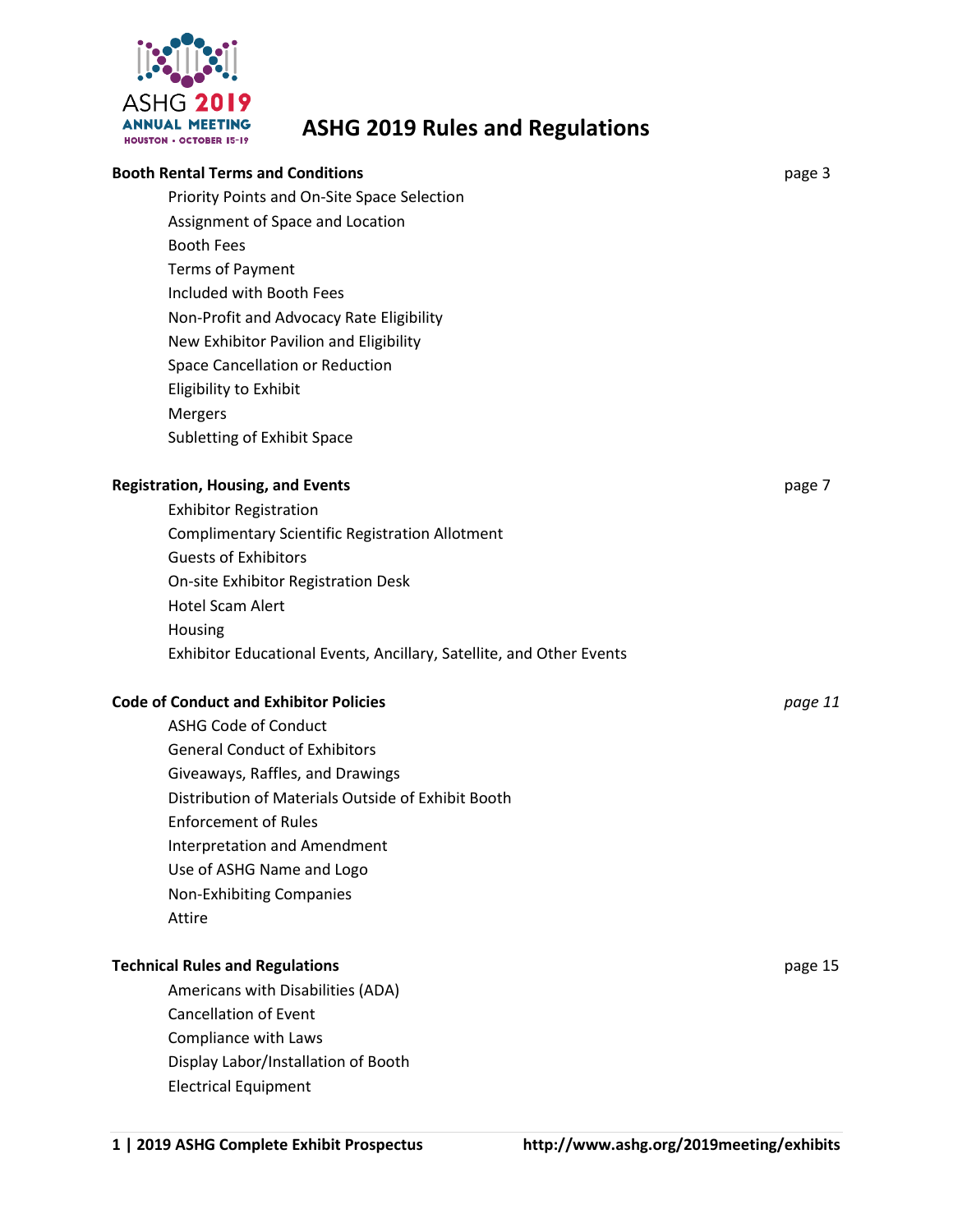| <b>Exclusive Services</b>                                                |         |
|--------------------------------------------------------------------------|---------|
| Exits                                                                    |         |
| Hand-Carry Policy                                                        |         |
| Individuals Under the Age of 18                                          |         |
| <b>Industry Regulations and Guidelines</b>                               |         |
| <b>Fire and Safety Requirements</b>                                      |         |
| Fire Fighting Equipment                                                  |         |
| Flammable Materials, Liquids, and Compressed Gas                         |         |
| Food & Beverage in Exhibit Booths                                        |         |
| <b>Helium Balloons</b>                                                   |         |
| Liability and Insurance                                                  |         |
| Lighting                                                                 |         |
| Non-Exhibiting Companies                                                 |         |
| Photography/Video Policy                                                 |         |
| Security                                                                 |         |
| <b>Sound Restrictions</b>                                                |         |
| Smoking                                                                  |         |
| Storage of Crates and Boxes                                              |         |
| Use of Animals                                                           |         |
| Use of Exhibitor Appointed Contractors and Responsibility                |         |
| Violations                                                               |         |
| X-Ray Equipment                                                          |         |
| Booth Construction Guidelines, Use of Contractors, and Labor Regulations | page 23 |
| Booth Constructions and Use of Exhibit Space                             |         |
| <b>Standard Inline Booths</b>                                            |         |
| <b>Corner Booths</b>                                                     |         |
| <b>Multiple Standard Booths</b>                                          |         |
| <b>Island Booths</b>                                                     |         |
| <b>Island Booth Hanging Signs</b>                                        |         |
| Decorations on Booths and Nearby Structures                              |         |
| Display Labor/Installation of Booth                                      |         |
| Literature in Booths                                                     |         |
| <b>Material Handling</b>                                                 |         |
| <b>Exposed or Unfinished Booths</b>                                      |         |
| Use of Exhibitor Appointed Contractors and Responsibility                |         |
| <b>Installation &amp; Dismantle Guidelines, Dates, and Times</b>         | page 28 |
| <b>Installation of Exhibits</b>                                          |         |
| <b>Work Late Passes</b>                                                  |         |
| <b>Dismantling of Exhibits</b>                                           |         |
| Show Hours                                                               |         |
|                                                                          |         |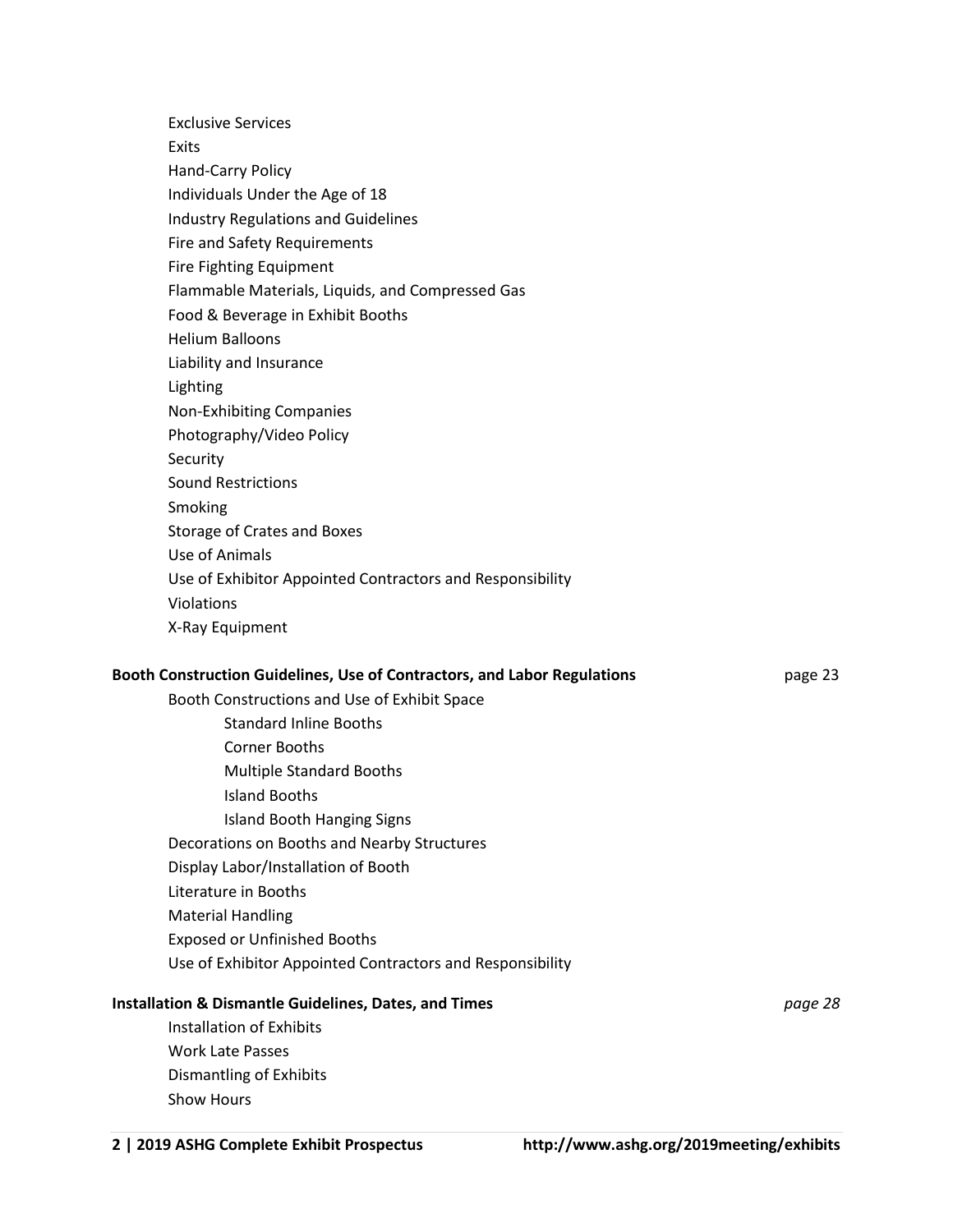# **Booth Rental Terms & Conditions**

*The following terms are agreed to by EXHIBITOR at time of application submission.* 

## **PRIORITY POINTS AND ON-SITE SPACE SELECTION**

As a benefit of exhibiting at ASHG 2018, exhibitors were invited to select exhibit space for 2019 while on-site in San Diego. Exhibit space was assigned in priority point order for the Top 30 Exhibitors in advance of 2018 meeting. Remaining 2018 exhibitors came to the Exhibits Management office in San Diego and chose their 2019 booth space. An assignment was made onsite and then confirmed after the close of ASHG 2018.

ASHG used data from the last three years (2016-2018) to calculate priority points:

- 1 point per 10x10 booth; no maximum
- 1 point for exhibiting two years in a row; maximum of 3 points
- 1 point per \$1,000 in advertising; maximum of 5 points
- 1 point per \$1,000 in sponsorship; maximum of 10 points
- 1 point per pre-show or post-show mailing list ordered
- 1 point per exhibitor education event; maximum of 3 points
- 1 point per CoLab session, maximum of 2 points (2018 only)

In the case of company mergers, ASHG used the highest number of priority points.

### **ASSIGNMENT OF SPACE AND LOCATION**

Remaining booth space for ASHG 2019 is can be selected and reserved via online application. Booths are assigned in date received order: companies whose applications are received first will be the first to be assigned space.

For exhibitors requesting to avoid competitors, this may affect your booth space selection. For example, if your first choice in booth space is located near a competitor already assigned, you will be assigned the next best available space. You may only list four competitors on the contract. The larger number of new the space of<br>competitors listed. the more vour booth assignment may be affected.



competitors listed, the more your booth assignment may be affected.

ASHG considers booths facing opposite directions and in the next aisle sufficient in avoiding a competitor. For example, the two highlighted booths in the figure (left) would not be considered competing booth space. If you object to this distance, please email Carrie Morin at [cmorin@ashg.org](mailto:cmorin@ashg.org) prior to booth assignment. Note also that the next best booth space may not be as favorable.

After booth space has been assigned and confirmed, exhibitors may log into their account anytime to view booth space assignments and manage aspects of their booth online such as assigning badges to booth staff, submission of company description, product categories, and more.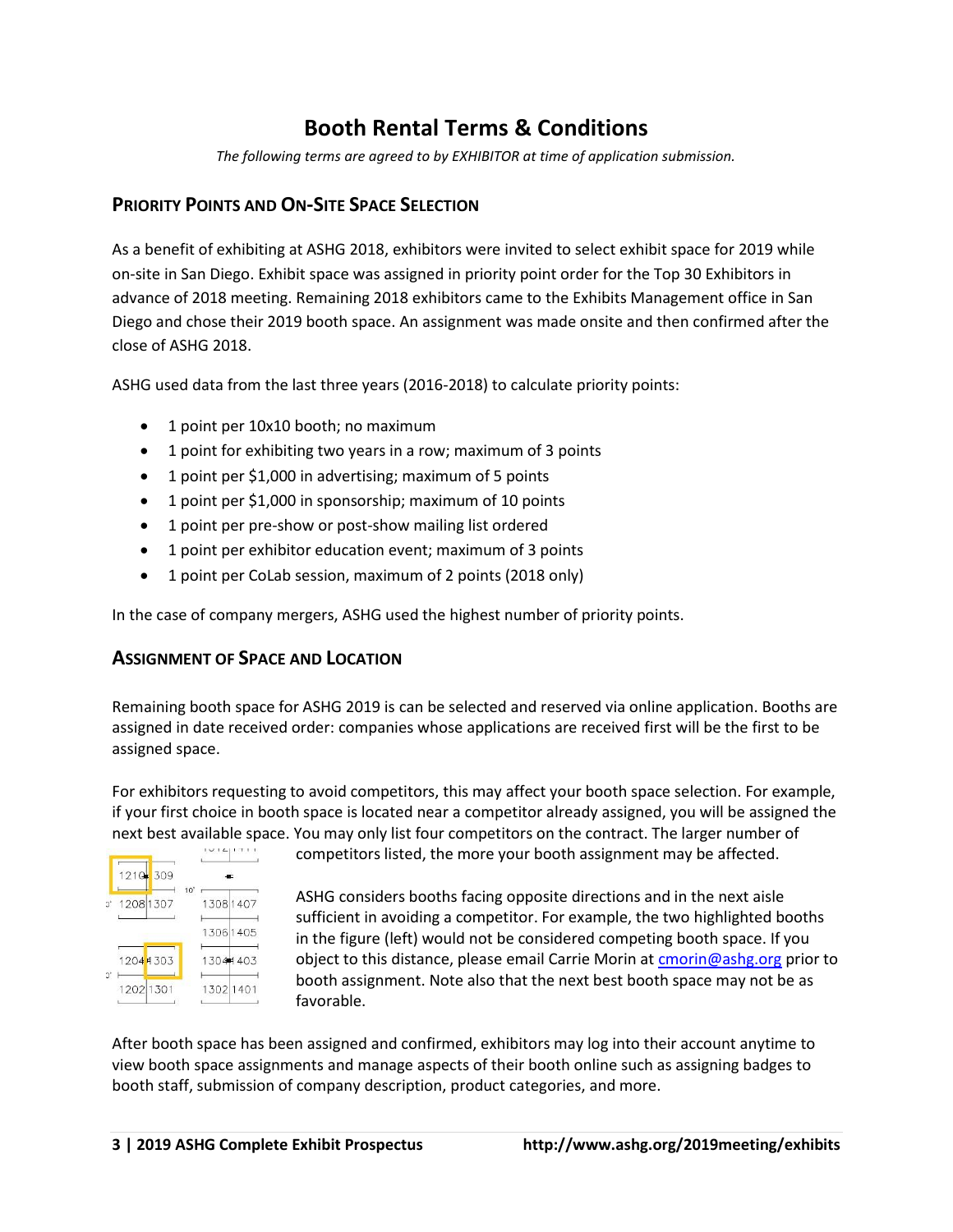# **BOOTH FEES**

| Booth Type per 10' x 10'                           | Fee     |
|----------------------------------------------------|---------|
| Prime Space                                        | \$3,885 |
| Corner Space                                       | \$3,675 |
| Inline/Aisle Space                                 | \$3,570 |
| First-Time Pavilion*                               | \$3,150 |
| Non-Profit Organization**                          | \$2890  |
| Advocacy Organization**                            | \$1,050 |
| *See Pavilion Kiosk for eligibility                |         |
| **See Non-Profit/Advocacy section for eligibility. |         |

| <b>Island Booth Size</b>                         | Fee      |
|--------------------------------------------------|----------|
| Island booths rates are \$38.85 per square foot. |          |
| $20'$ x $20'$                                    | \$15,540 |
| $20' \times 30'$                                 | \$23,310 |
| $20' \times 40'$                                 | \$31,080 |

# **TERMS OF PAYMENT**

Until December 7, 2019, companies reserving exhibit space must pay 10% of their total balance. After December 7, exhibiting company must give a **deposit** of 50% of total sale for **each space** requested**.**  Payment is accepted either by a valid credit card number, pay by check, or a wire transfer sent within 10 days of confirming space. Non-profit and advocacy groups must pay the full amount of their booth space at the time of contract submission. **The exhibitor agrees that upon assignment of booths and receipt of booth confirmation email, the balance is due by credit card, check or wire transfer no later than June 7, 2019.** It is the exhibitor's responsibility to submit payment via the exhibitor contract, accessible by username and password. After June  $7<sup>th</sup>$ , the full amount of the booth will be due at the time of application.

### **INCLUDED WITH BOOTH FEES**

Included in the price of exhibit space is:

- Company name and booth number printed in the Program-at-a-Glance;
- Company name, URL, and description on the ASHG 2019 website and Mobile App (upgraded digital packages also available);
- Opportunities to host exhibitor and/or social events for meeting attendees during specified times throughout the ASHG Annual Meeting for exclusive rates;
- Exclusive access to promotional and advertising opportunities that reach ASHG meeting attendees;
- Exhibitor registration for up to six (6) company representatives for each 10' x 10' space rented;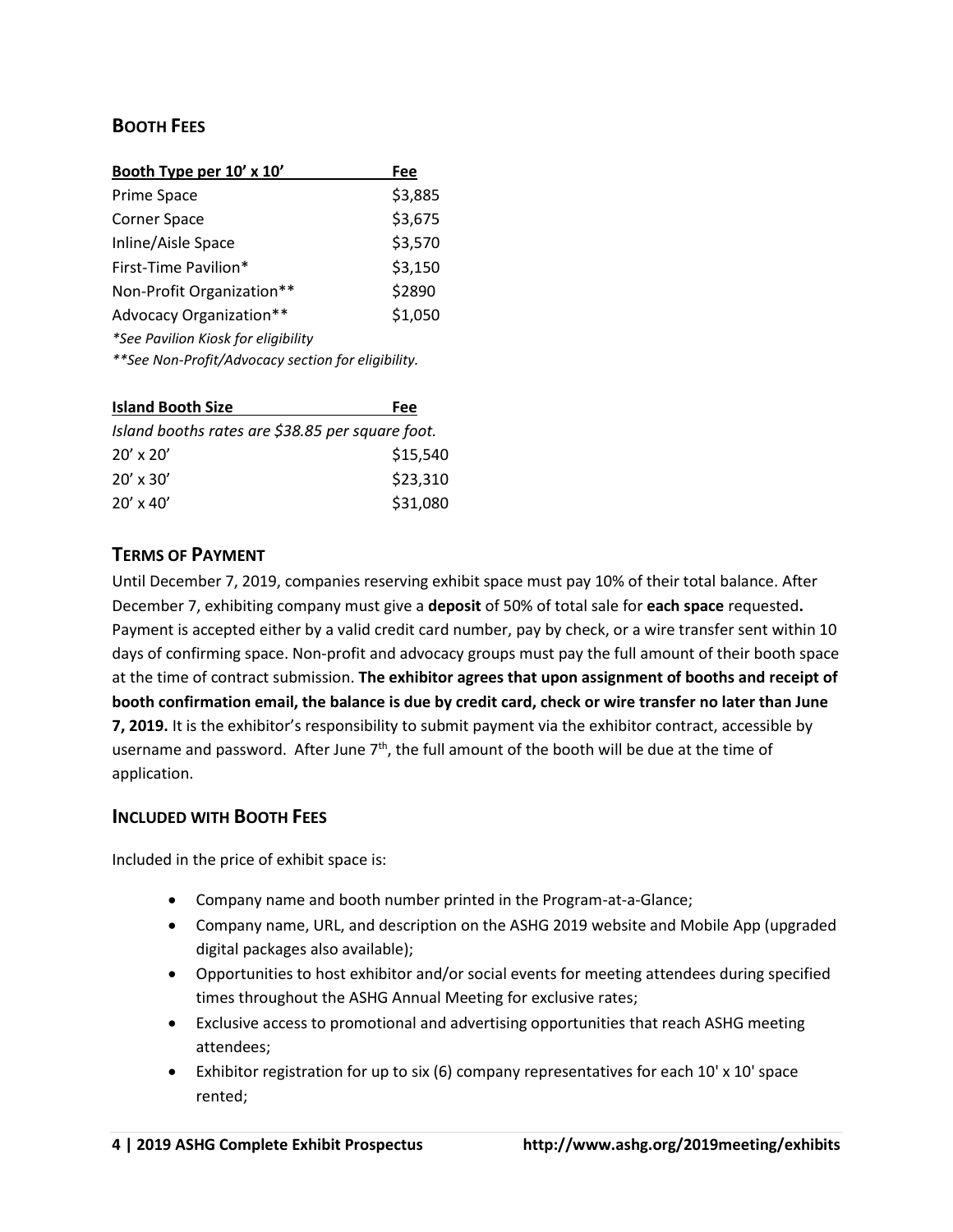- Two complimentary full meeting registrations for each exhibiting company;
- Complimentary badges for guests of exhibitors for admission to show floor (six passes per 10' x 10' booth, good for one day only);
- Exclusive opportunity to rent exhibitor suites in the Convention Center for private meeting space with clients or exhibitor business meetings;
- Identification sign for company name: 7" x 44" (name will appear exactly as entered on contract);
- 8-foot high back drape and side rails 36 inches high in show colors for each 10' x 10' booth;
- Aisle carpeting in show colors;
- Exhibit floor perimeter security when exhibits are closed; and
- Complimentary booth cleaning the night before the show.

# **NON-PROFIT AND ADVOCACY RATE ELIGIBILITY**

There will be a dedicated portion of the Exhibit Hall at ASHG for advocacy groups and non-profit organizations only, for reduced fees with booth furnishing included. Both non-profits and advocacy groups may choose a 10' x 10' space that includes carpet, table, two chairs, and a wastebasket;

A **non-profit organization** must have one of the following characteristics and may be asked to furnish proof of status:

- A 501 (c) 3 organization
- Federal (U.S.) or Canadian government agency
- Not-for-profit entity that sells a product or service to professional attendees or institutions
- Membership and/or professional association
- Hosts a scientific meeting or conference relevant to ASHG attendees

### **NOTE: Academic labs owned and managed by for-profit organizations must pay the Commercial rate.**

An **advocacy group** is defined as a group that exists to promote advocacy/awareness of genetic disorders and/or relevant causes. These groups do not have membership or annual meetings.

Exhibit Space at the non-profit or advocacy rate is limited and **each organization is limited to one 10'x10' booth space at this special rate and must be in the Non-Profit/Advocacy Rows.** Organizations contracting for more than one  $10' \times 10'$  must pay the full exhibit rate for all spaces.

Non-profit exhibitors must abide by all terms and rules in the Exhibitor Prospectus.

# **NEW EXHIBITOR PAVILION AND ELIGIBILITY**

There will be turnkey booths available for exhibitors who have exhibited with ASHG fewer than 3 times. More info will be available soon; please email us if you are interested[. exhibits@ashg.org](mailto:exhibits@ashg.org)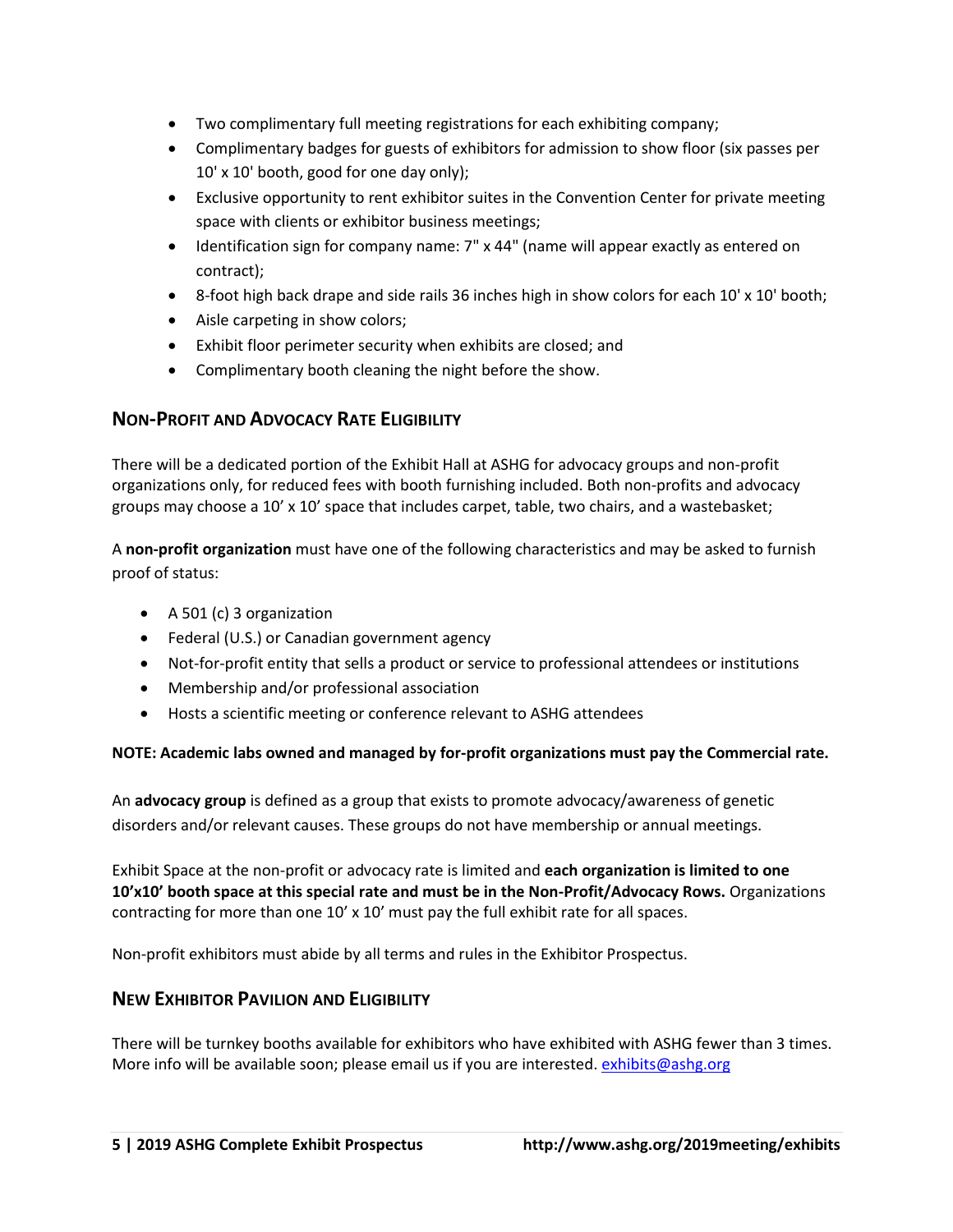# **SPACE CANCELLATION OR REDUCTION**

- Cancellation and downsizing notices must be submitted in writing to Exhibits Manager, Carrie Morin, at [cmorin@ashg.org.](mailto:cmorin@ashg.org)
- A 50% refund of cancelled booth fees is available until **Friday, June 7, 2019.** After this date, there are no refunds and the full balance is due.
- ASHG reserves the right to resell any cancelled booth spaces and the right to relocate the exhibiting company after downsizing.
- ASHG may sell cancelled or downsized space to another exhibitor without any rebate or permission.

**No refunds will be made for written notices received after June 7, 2019.**

# **ELIGIBILITY TO EXHIBIT**

The purpose of The American Society of Human Genetics (ASHG) exhibit program is to further the education of individuals working in the field of human genetics. Therefore, the exhibits must be of an educational character or practical application that emphasize instruments, products, or services for use in teaching, research, treatment, or diagnosis, and books or other publications in scientific fields of relevance to the interest of registrants, or that directly convey scientific research findings in those areas of science represented by ASHG. License will not be granted for exhibits that principally express a point of view. ASHG reserves the right to accept or reject at its sole discretion any application to exhibit and to determine the eligibility of any proposed exhibit.

ASHG reserves the right, without refund, to refuse to allow the placement or maintenance at the convention of any exhibit that does not in good faith substantially conform to the company description submitted for publication or which contains unrelated material(s).

The character of exhibits is subject to the approval of ASHG Exhibits Management. Exhibits Management reserves the right to refuse applications of concerns not meeting standards required or expected. ASHG Management also reserves the right to close exhibits or parts of exhibits that reflect unfavorably on the character of the meeting. This applies to displays, literature, advertising novelties, souvenirs, conduct and attire of persons, etc.

# **MERGERS**

In the event that an exhibiting company merges with, is acquired by, or purchases another exhibiting company, the seniority accumulated by either company (which is higher) will be used. ASHG must be notified in writing of such changes, including a public announcement of the transaction.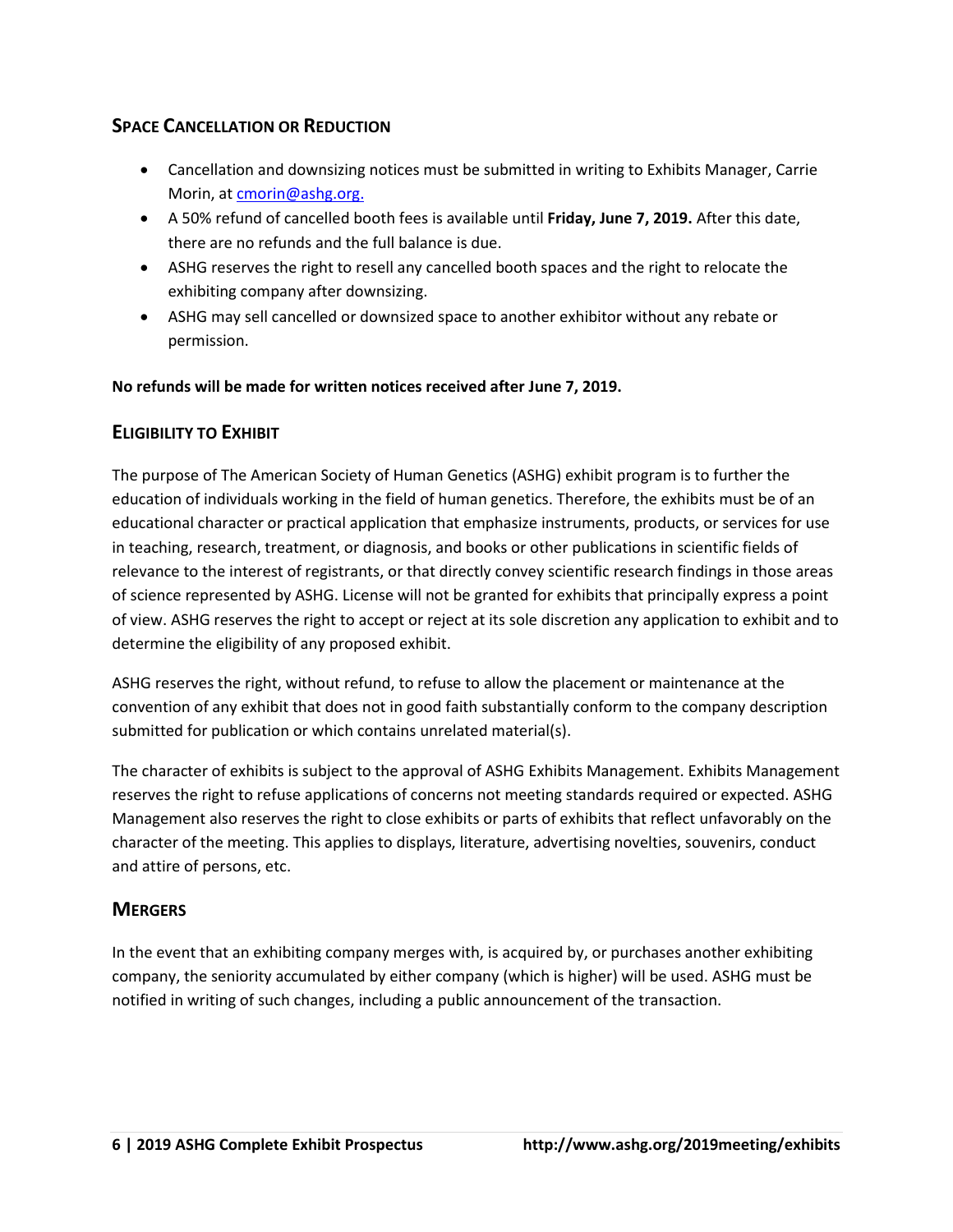# **SUBLETTING OF EXHIBIT SPACE**

Subletting or sharing of contracted exhibit space is not allowed at any time. All signs, advertisements, publications, materials, products, and company representatives' badges must reflect the name of the contracted exhibiting company. Any violation of these regulations may result in an immediate removal of the booth and materials in violation.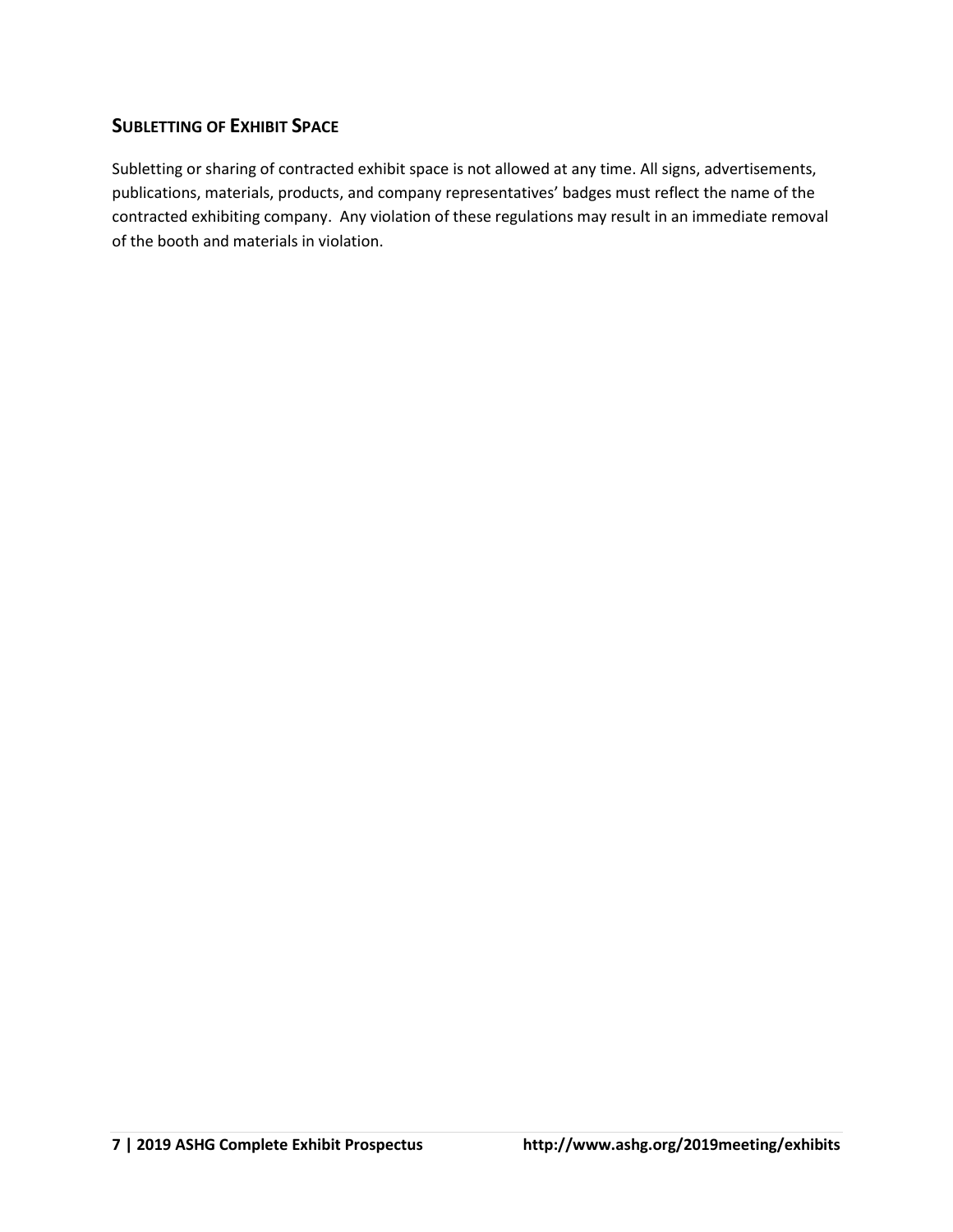# **Registration, Housing, and Events**

# **EXHIBITOR REGISTRATION**

All booth personnel working in rented exhibit space must be registered. A commercial exhibitor will be permitted to register up to six (6) company employees for each 10' x 10' booth space reserved. It is the responsibility of the authorized individual signing the application for space to inform all company personnel of the rules and regulations contained in this prospectus. Additional exhibitor badges may be purchased at \$50 each.

Exhibitor badges are made out in the name of the company shown on the exhibit reservation and application form only. Exhibitors may register personnel and make changes anytime via ASHG's online registration with assigned exhibitor log-in and password created when submitting a Contract for Space.

# **COMPLIMENTARY SCIENTIFIC REGISTRATION ALLOTMENT**

Each exhibiting company is entitled to two complimentary full conference registrations. The complimentary registration must be in the name of a specific company employee. They also grant access to the exhibit hall as exhibit staff.

# **GUESTS OF EXHIBITORS**

To maintain the professional value of the exhibition and ensure focus on the exhibits, access to the Exhibit Hall is limited to registered attendees.

However, ASHG is pleased to provide guest badges to exhibitors to encourage customers and other visitors. Each rented booth receives six (6) passes per day per 10' x 10' booth for exhibitor guests, defined as customers/individuals you wish to invite to view your display who would not otherwise register for the meeting.

An Exhibitor Guest badge permits entry into the commercial exhibits area only and does not authorize your guest entry into ASHG scientific sessions or the scientific poster areas. It is the responsibility of the exhibiting company to inform all guests of the rules and regulations in this prospectus, particularly the rules regarding General Conduct of Exhibitors and non-exhibiting companies.

Individuals who should pay a registration fee to attend the ASHG Annual Meeting include:

- exhibiting company personnel who are presenting posters or at sessions
- company employees either full or part time
- potential exhibitors

Persons wanting access for the purpose of making contacts cannot be designated as guests.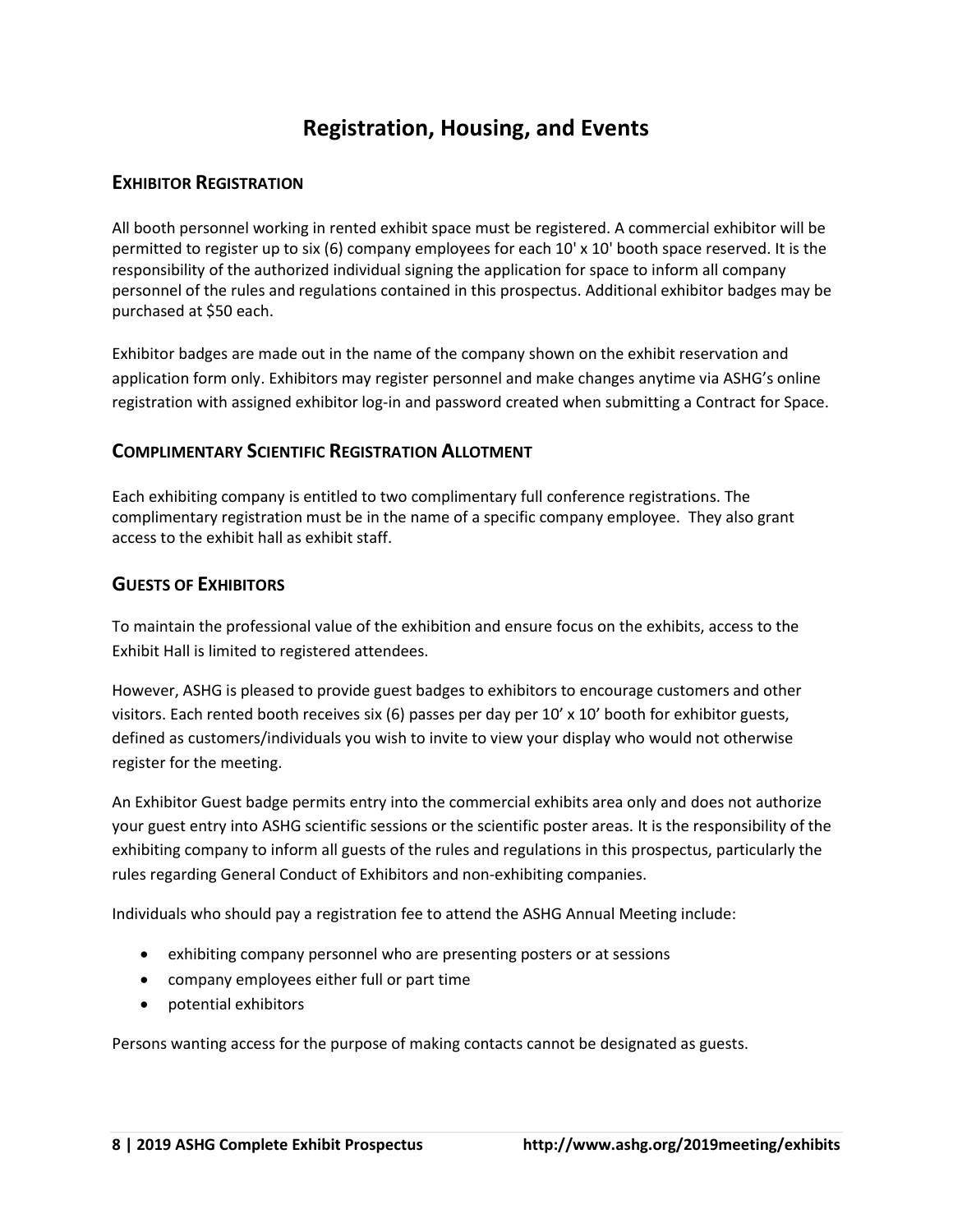# **ON-SITE EXHIBITOR REGISTRATION DESK**

The Exhibitor Registration Desk will be open during installation, exhibit hours, and dismantling of exhibits. Exhibitors must have a badge to enter the Exhibit Hall during installation and dismantle, as well as prior to each day's opening. **All badges must be picked up onsite. Picture ID will be required to pickup pre-assigned badges and to register new badges.** 

Exhibitor badges do not allow or authorize attendance at ASHG Annual Meeting scientific sessions or social events. If an exhibitor's representatives or booth personnel wish to attend scientific sessions above and beyond the two complimentary full meeting registrations, they are required to register as a regular scientific registrant and pay the standard registration fee.

# **HOTEL SCAM ALERT**

Please be aware that you may be contacted by telephone by companies or hotels claiming to be the official ASHG 2017 Annual Meeting housing providers. **Neither ASHG nor onPeak will call you to solicit reservations.** You may receive emails regarding housing, but note that the only official emails will come from an email address ending in ASHG.org or onpeak.co. All lodging for the ASHG should be arranged using the links provided or by calling the phone numbers on the ASHG 2017 Annual Meeting page. If you are unsure of who has contacted you regarding your hotel reservations or if one of these scammers contacts you please notify ASHG as soon as possible by emailing  $\frac{\text{c} \text{m} \text{or} \text{m}}{\text{c} \text{m} \text{m}}$ 

## **HOUSING**

onPeak has been designated as the official housing bureau for ASHG 2019. The co-headquarters hotels in Houston are the Marriott Marquis Houston and Hilton Americas, bothconnected to the Convention Center.

Rooms may be booked in blocks or singularly via the Annual Meeting website: [www.ashg.org/2019meeting in early spring 2019.](http://www.ashg.org/2019meeting%20in%20early%20spring%202019) When exhibitors and attendees book within the official block, it gives ASHG negotiating power in future cities for better rates from convention center rental to hotel rates. Your loyalty and cooperation is greatly appreciated!

Please note that exhibitor blocks over 10 rooms will likely need to be occupied at more than one hotel and we will review your company's room block history.

# **EXHIBITOR EDUCATIONAL EVENTS, ANCILLARY, SATELLITE, AND OTHER EVENTS**

The American Society of Human Genetics recognizes that meeting attendees seek to maximize their networking opportunities and fulfill their professional responsibilities while at a location with so many of their colleagues. Space will be available for commercial companies to host educational events in official ASHG hotels.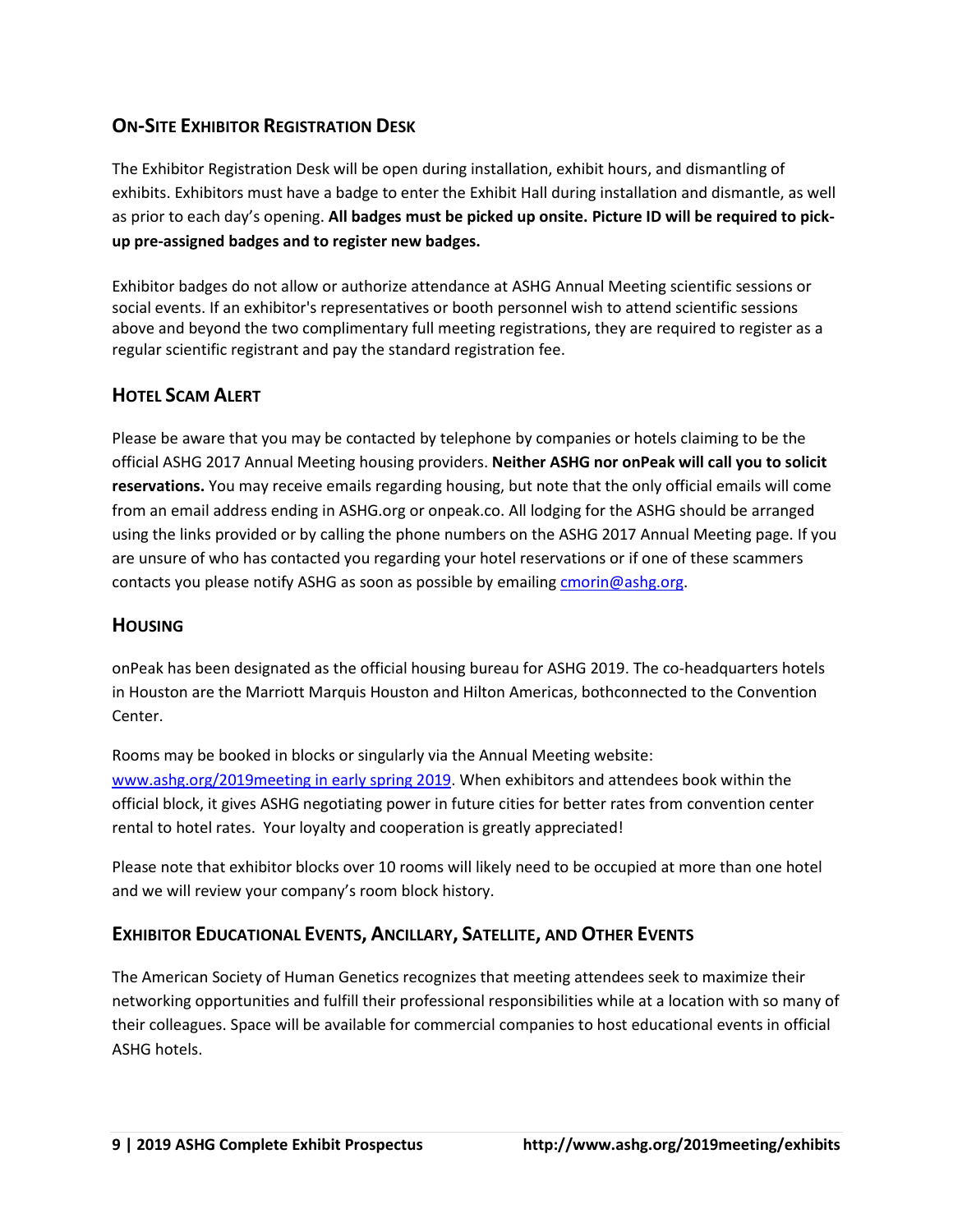**Exhibitor Education Events**, available to contracted exhibitors only, are non-ASHG sponsored events held during the official Annual Meeting dates: Tuesday, October 15 through Friday, October 18. All Exhibitor Education Events will be held at co-HQ hotels and the Convention Center. Due to limited space during the lunch period, ASHG will only program one lunch event per exhibitor. Exhibitors may also request events during the breakfast period. There is a \$3,000 fee per Exhibitor Education Event, which covers the room rental fee, a hyperlink on the Schedule of Events, and ASHG's administrative cost.

**CoLab Theater Sessions** are 30-45 minute sessions in a theater setting on the Exhibit Hall floor, during breaks, the lunch period, and during posters. These sessions are product theaters, demos, patient perspectives, Q&A sessions, and panels. Exhibitors plan the content of each session. These sessions are turnkey, meaning you show up with your speaker and present!

**Satellite Symposia** are commercially-sponsored, accredited educational events in the morning or evening during meeting dates, Tuesday, October 16 through Saturday, October 20. A satellite symposium may take place on Tuesday before 4:00 pm or Wednesday-Friday before or after sessions and are typically scheduled in a headquarter hotel. There is a \$3,000 fee per Satellite Symposium, which covers a hyperlink on the Schedule of Events and ASHG's administrative cost. Satellite symposia may not be held during the lunch period.

**Ancillary Events** are non-ASHG sponsored events held during the official Annual Meeting dates: Tuesday, October 16 through Saturday, October 20. Examples include business meetings, social gatherings, receptions, or committee meetings.

**Exhibiting companies receive preference** for scheduling events and they also pay lower fees. Commercial companies not exhibiting at the Annual Meeting may schedule the above events at a higher fee, to be available in early 2019.

ASHG accepts no financial or organizational responsibility for these events (except CoLab A/V). Room rental, catering, a/v equipment, labor, and other charges are the sole responsibility of the organizer.

For full rules and guidelines, visi[t http://www.ashg.org/2018meeting/pages/ancillary.shtml.](http://www.ashg.org/2018meeting/pages/ancillary.shtml)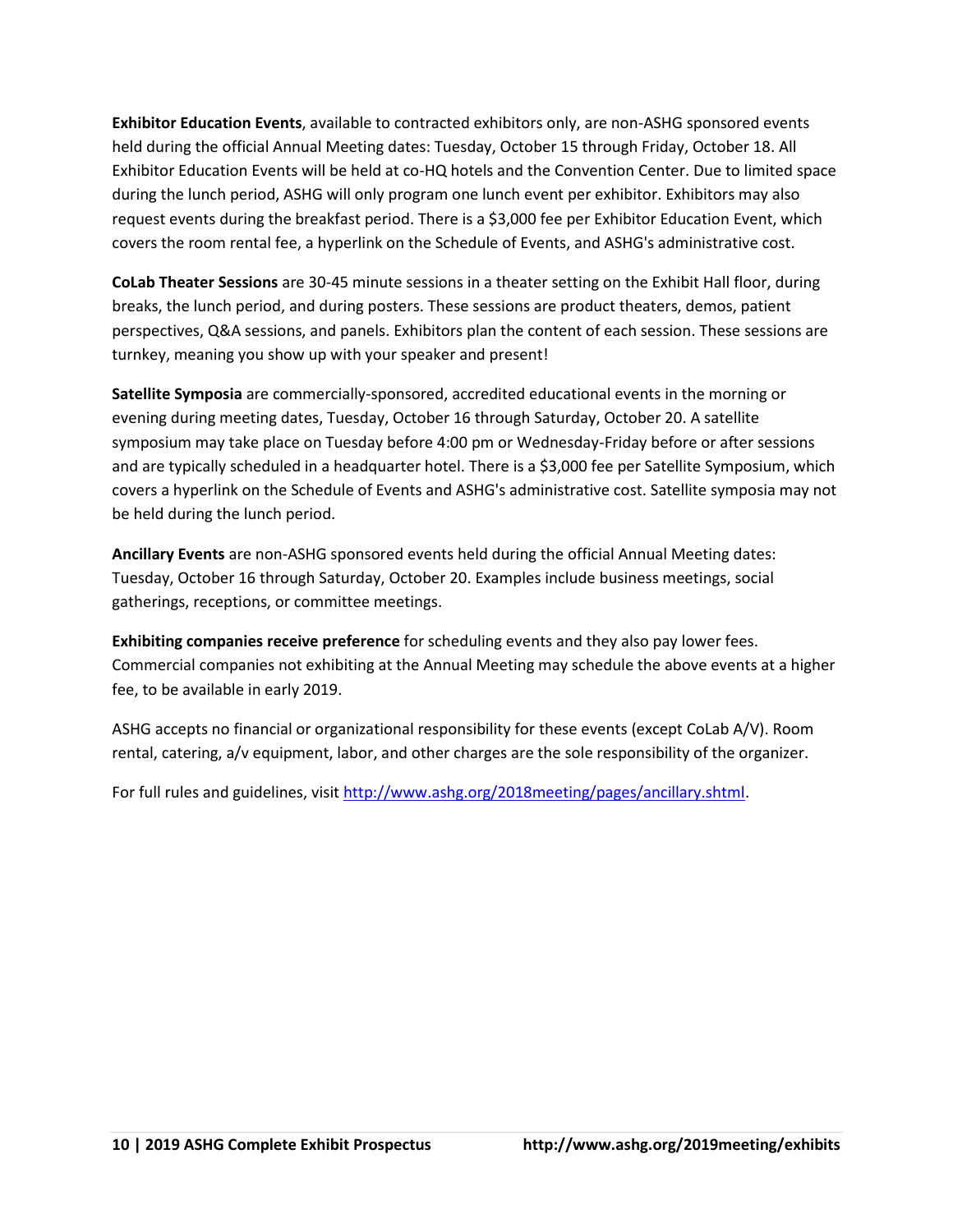# **Code of Conduct and Exhibitor Policies**

*The following terms are agreed to by EXHIBITOR at time of application submission.* 

# **ASHG CODE OF CONDUCT FOR ANNUAL MEETING PARTICIPANTS**

ASHG introduced a comprehensive Code of Conduct in 2018 that applies to all meeting stakeholders and covers all events associated with the Annual Meeting.

The American Society of Human Genetics is committed to fostering a welcoming environment that is safe, collaborative, and productive for supporting dialogue and discovery for all attendees at ASHGsponsored events and values the participation of all attendees and participants in its events. All who register to participate, attend, speak at, or exhibit at an ASHG event agree to comply with this Policy.

ASHG expects that all attendees, media, speakers, organizers, staff, and exhibitors associated with any official ASHG-sponsored event will adhere to the following principles:

- Respect common-sense rules for public behavior, personal interaction, courtesy, and respect for private property.
- Be considerate and respectful of differing perspectives during the meeting.
- Respect the rules and policies of the Society, the meeting venue, hotels, and city.

ASHG also prohibits any form of harassment, sexual or otherwise. Accordingly, some behaviors are specifically prohibited, whether directed at other attendees, ASHG staff, speakers, exhibitors, or event venue staff:

- Intimidation, stalking, harassment, inappropriate physical contact, unwelcome sexual attention, or discrimination towards fellow attendees, Society staff, and others.
- Abusive, harassing, or threatening behavior towards any other attendee, volunteer, or staff. This behavior will not be tolerated and may result in expulsion from the event.
- Yelling at, threatening, or personally insulting participants or presenters (verbally or physically).

Participants asked to stop engaging in hostile or harassing behavior are expected to comply immediately.

The conduct rules apply to all ASHG venues, including official ASHG-sponsored events and related ASHGsponsored social events, as well as the annual meeting and Society online presence (i.e., ASHG Society and meeting hashtags, Facebook pages, and other social media). All participants are expected to treat others with respect and consideration, follow venue rules, and alert staff or security of any dangerous situations, violations of this Conduct Policy, or of anyone in distress.

For how to report and other procedures, see full text at [http://www.ashg.org/2018meeting/pages/policies.shtml.](http://www.ashg.org/2018meeting/pages/policies.shtml)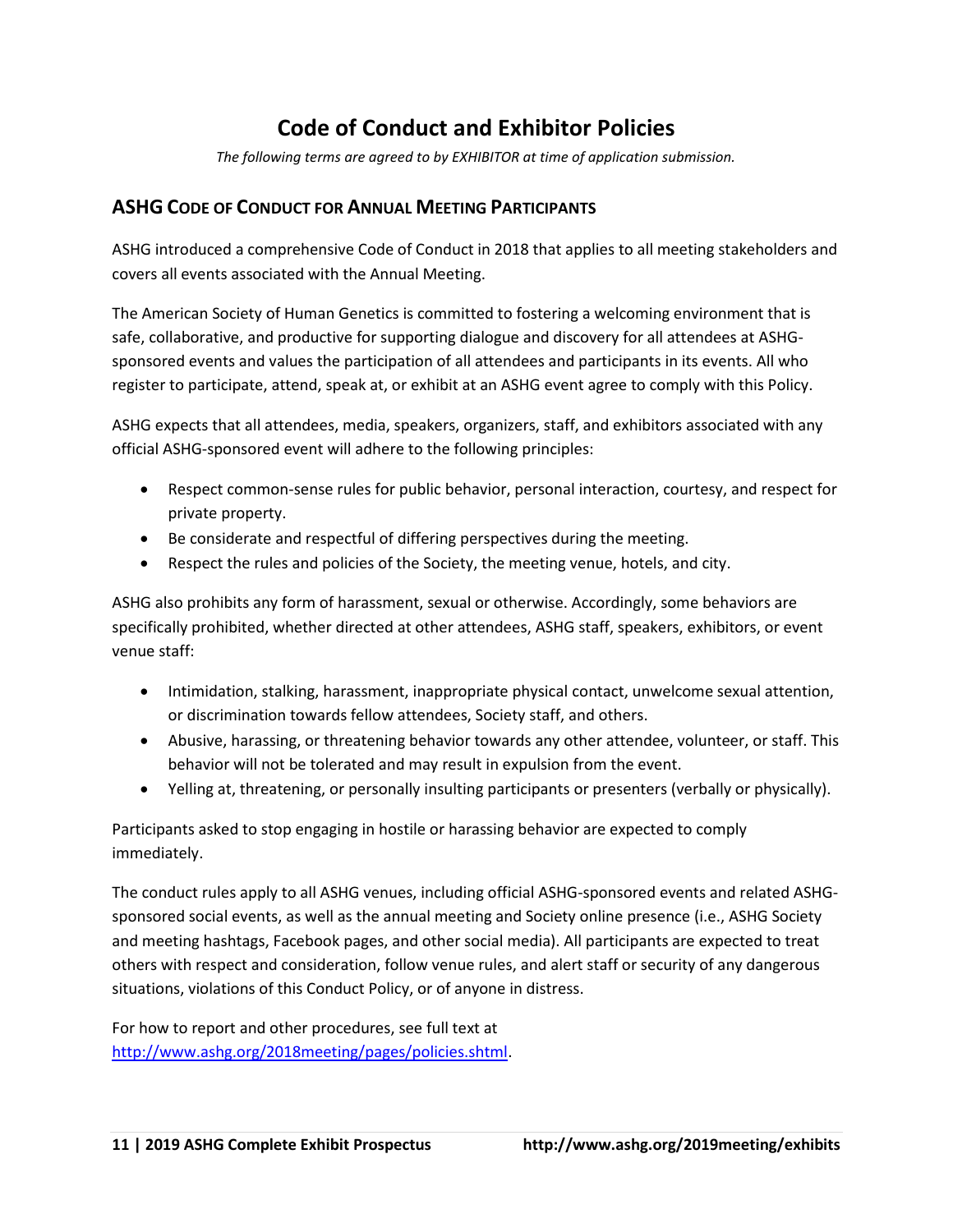# **GENERAL CONDUCT OF EXHIBITORS**

Exhibiting companies are **required to staff their exhibit booths at all times** when the Exhibit Hall is officially open.

Exhibitors and their agents and representatives are expected to act in a professional manner. Any disruptions or unacceptable conduct may result in loss of priority points or ejection from the Exhibit Hall with no refund of space rental fees.

The following practices are **prohibited** at the ASHG Annual Meeting:

- Noisy electrical or mechanical apparatus interfering with other exhibitors.
- Playing music in the Exhibit Hall.
- Soliciting booth traffic in the aisles or otherwise harassing registrants.
- Loitering by competing company's exhibit space or otherwise harassing other exhibitors.
- Publicizing and/or maintaining any extracurricular activities, inducements, demonstrations, or displays away from the exhibit area during the exhibit hours or scientific session hours of the meeting.
- Entry into another exhibitor's booth without their express permission, nor should exhibit personnel block access to another exhibitor's booth space.
- Photography of other exhibitors' booths and/or products without express permission.
- The use of entertainers such magicians, fortune-tellers, dancers, puppets that may disrupt the professional atmosphere of the meeting.
- Strolling entertainment or moving advertisements (robots, persons carrying or wearing signs, scooters, etc.) outside an exhibitor's space
- Obstruction of aisle space due to any activity in and around an exhibitor's booth.
- Unwrapped food of any kind (note that any catering MUST be approved by Exhibits Management).
- Packing and/or dismantling of exhibits before the official close of the show.
- Exhibitors may not attend workshops given by other exhibitors unless the organizer of the workshop provides written permission. This includes scientific attendees who are employees.
- Exhibit personnel are also discouraged from partaking of other exhibitors' food and beverage activities out of professional courtesy.

### **GIVEAWAYS, RAFFLES, AND DRAWINGS**

Giveaways, prize contests, raffles, lotteries, drawings, and games of chance are permitted during exhibit hours. **All drawings must be held off the Exhibit Hall floor and be approved by Exhibits Management.** Prizes must be educational in nature, or must be appropriate for use in the attendees' place of work, the meeting, or travel. See "Industry Regulations and Guidelines" to ensure compliance for any outside agencies.

All requests must be submitted via the Booth Promotion Form to ASHG Exhibit Management for approval by September 21, 2019. Any exhibitor found conducting prize contests, giveaway contests, raffles, lotteries, drawings, and/or games of chance that have not been approved by Exhibits Management will be required to cease immediately.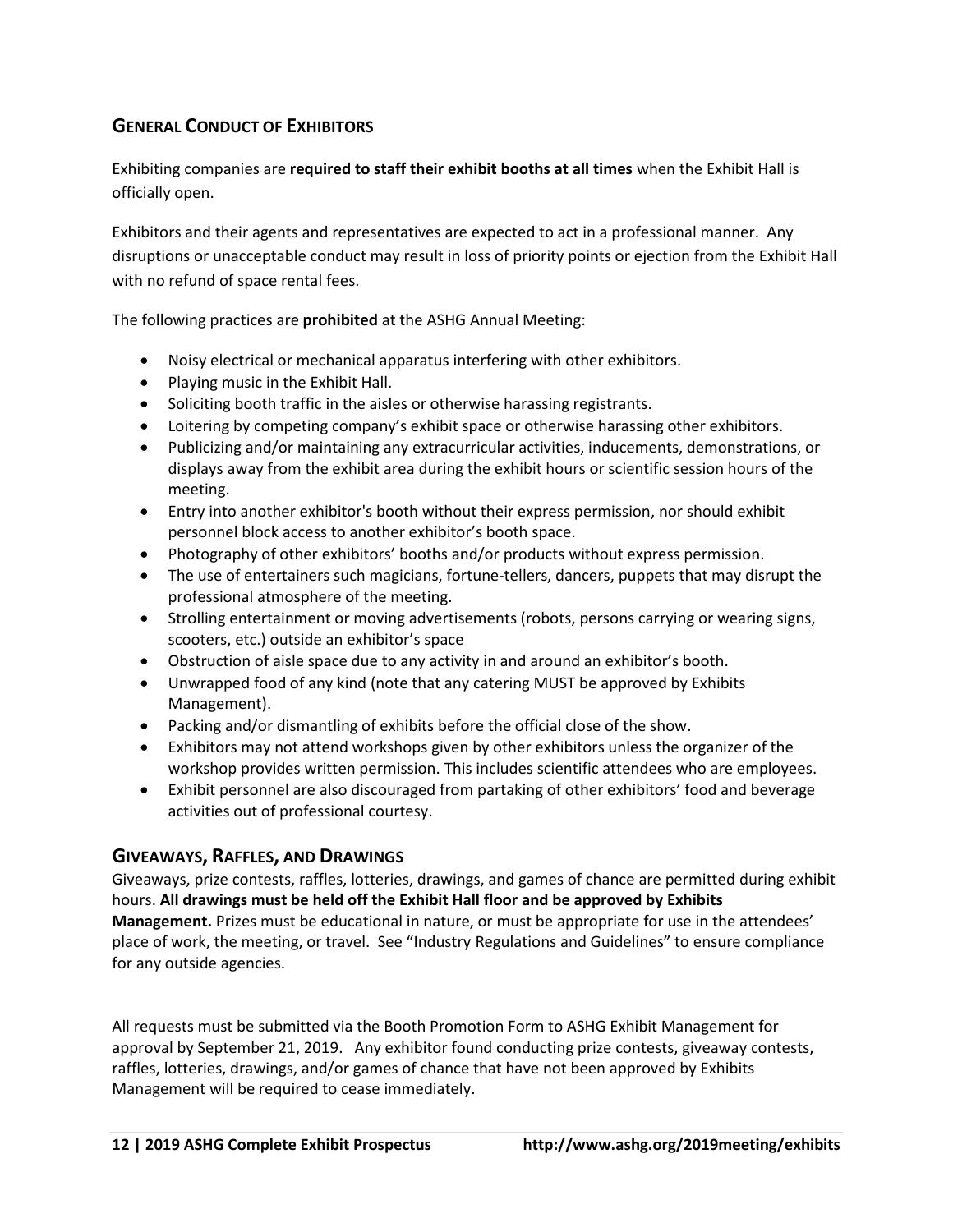# **DISTRIBUTION OF MATERIALS/ADVERTISEMENTS OUTSIDE OF EXHIBIT BOOTH IS PROHIBITED**

Exhibitors shall not, without the written consent of the ASHG or, distribute or permit to be distributed, any advertising matter, literature, souvenir items or promotional material in or about the exhibit areas or convention center, except from its own allotted exhibit space. Exhibitor shall not post or exhibit any signs, advertisements, show bills, lithograph posters, cards or stickers of any description on any part of the premises of the convention center or ATS hotels, except within the exhibitor's exhibit space. Mobile advertisements along the roads immediately surrounding the perimeter of the convention center and ASHG hotels are prohibited during conference hours regardless of permits.

### **ENFORCEMENT OF RULES**

By applying for exhibit space, exhibitor agrees to adhere to all conditions and regulations outlined in this Exhibitor Prospectus on the ASHG website. Exhibits Management will monitor conformity with these rules and regulations for the ASHG Meeting. Each exhibitor is granted a terminable license to exhibit, subject to all the rules herein and the general control of ASHG Exhibits Management. If ASHG Exhibits Management determines that any exhibitor has failed to comply with any rules herein or any directive issued to the exhibitor by Exhibits Management, the license may be terminated and the exhibit closed without notice.

The ASHG shall have full authority to interpret or amend these rules and its decision is final. Exhibitors agree to abide by rules and regulations that hereafter may be adopted, which shall be as much a part as though originally incorporated. All issues not addressed herein are subject to the decision of ASHG.

These rules and regulations have been formulated in the best interest of the exhibitors and ASHG. The exhibitor understands and agrees that the information contained in the Exhibit Prospectus, Exhibitor Service Kit and the ASHG Rules and Regulations are an integral and binding part of the Exhibit Space Contract, and that providing a digital signature on the online Exhibit Space Application/Contract indicates understanding and agreement to comply with all policies, rules, regulations, terms and conditions in the prospectus, and any others issued by the ASHG regarding the ASHG Annual Meeting; willingness to abide by the payment policy; acknowledgment of reading ASHG Rules and Regulations; and agreement to distribute them for proper execution to those individuals involved with your company's exhibit.

### **INTERPRETATION AND AMENDMENT**

Exhibits Management shall have full power to interpret or amend these rules and its decision is final. The exhibitor agrees to abide by any rules or regulations that may hereafter be adopted by Exhibits Management. Exhibits Management promises its full cooperation for a successful show and will be pleased to work with the exhibitors toward this end.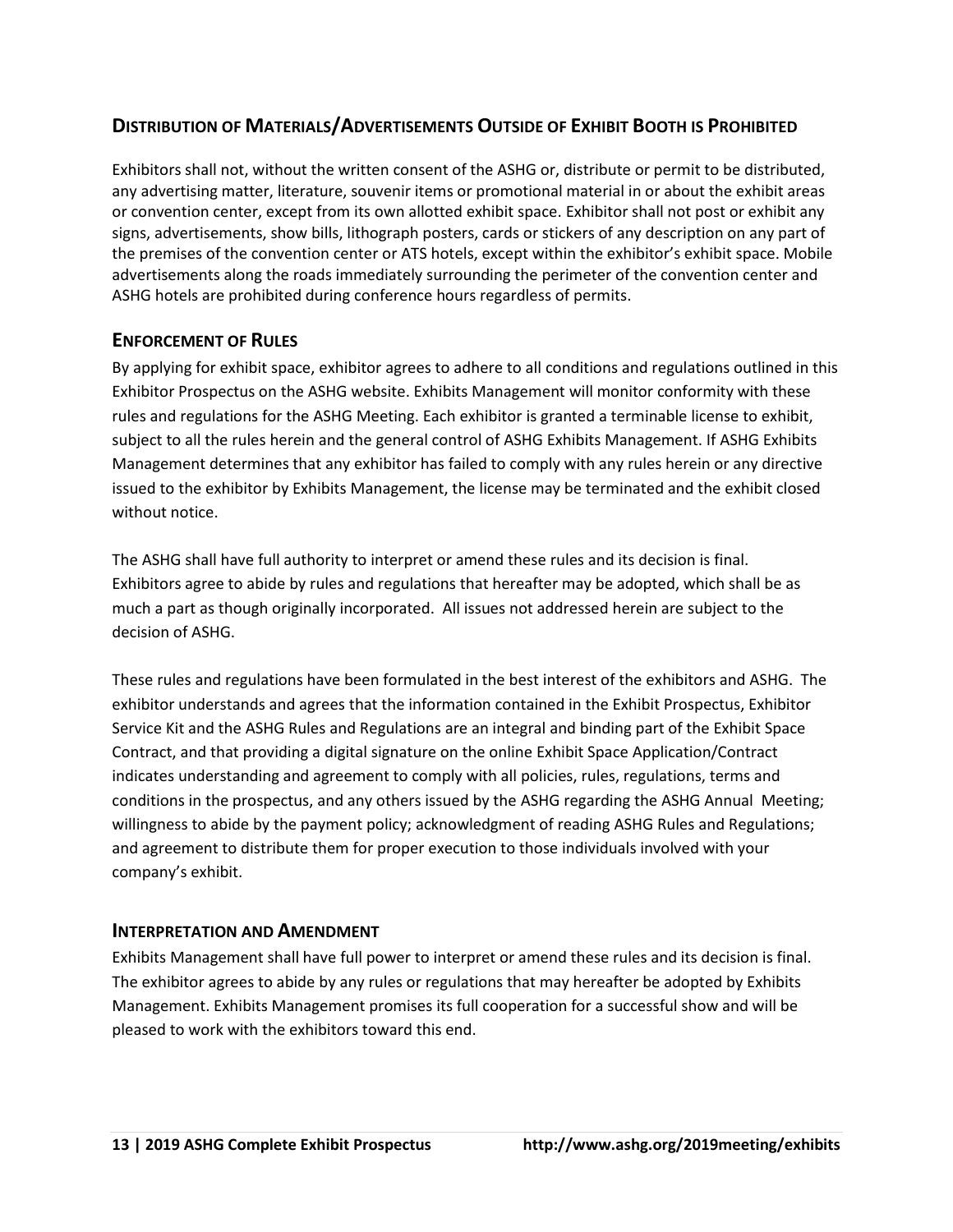# **USE OF ASHG NAME AND LOGO**

The use of ASHG 2019, the 69<sup>th</sup> Annual Meeting of the American Society of Human Genetics (ASHG) name, and logo may be requested for use by exhibitors for mailers or other meeting-related literature. Please note that use of the logo does not imply endorsement of your company, publication, event, etc. The Annual Meeting logo can be used in exhibitor's promotional material by requesting permission from Carrie Morin, [cmorin@ashg.org.](mailto:cmorin@ashg.org) Please be prepared to share a sample of the material for which you are requesting the logo.

# **NON-EXHIBITING COMPANIES**

Companies that are not contracted to exhibit and their personnel, agents, and contractors will not be permitted in the Exhibit Hall at any time for the purpose of "suitcasing" either exhibitors or attendees. Non-exhibiting companies and their representatives will not be allowed to display or demonstrate any services or products in the convention center or any hotel in the ASHG housing block.

Non-exhibitors may not solicit business from scientific registrants or contracted exhibiting companies, nor will their materials be accepted for distribution on-site on in the meeting hotel blocks.

### **ATTIRE**

Representatives, models, employees, contractors, and agents of exhibitors must be attired in an appropriate business or business casual fashion to maintain the professional atmosphere of the meeting.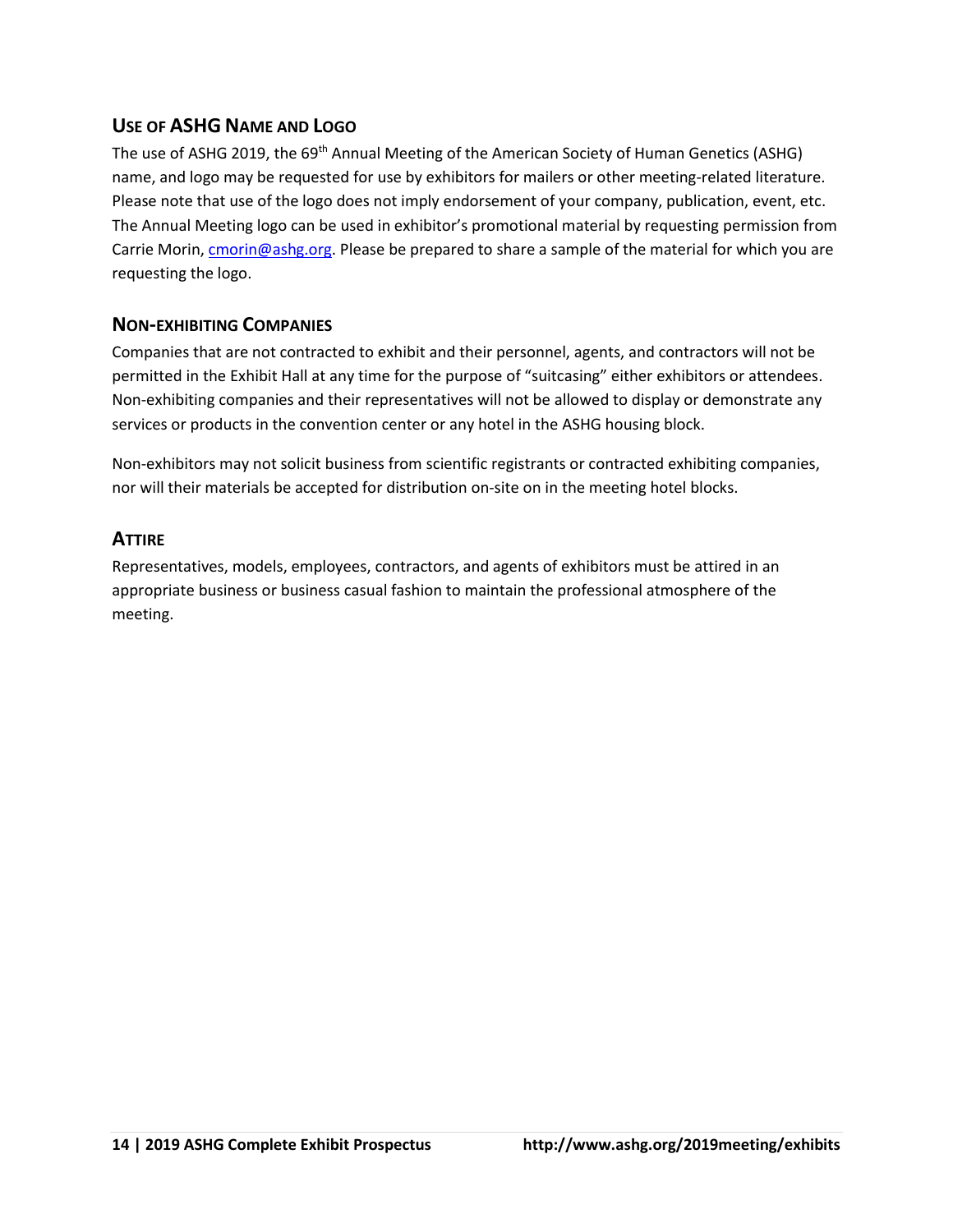# **Technical Rules and Regulations**

# **AMERICANS WITH DISABILITIES ACT (ADA)**

The George R. Brown Convention Center is ADA compliant.

# **CANCELLATION OF EVENT**

It is mutually agreed that in the event the ASHG Annual Meeting is cancelled in whole or in part, or the scheduled opening is cancelled or delayed, due to causes that are beyond the reasonable control of ASHG, such as disasters, strikes, earthquakes, flood, civil disturbances, acts of God, acts of terrorism, health warning, advisory or directive, epidemic, pandemic, governmental regulations or any other circumstance beyond the control of ASHG or the convention center that make it impossible or impractical to open or continue the event, then and thereupon the contract between the exhibiting company and the ASHG will automatically be terminated and the exhibiting company hereby waives any and all claims against ASHG for damages, reimbursement, refunds or compensation.

# **COMPLIANCE WITH LAWS**

Per ASHG's agreement with the Convention Center: all contractors, exhibitors, patrons, and invitees must promptly comply with all laws, ordinances, orders, rules, regulations and requirements of all federal, provincial, municipal and local governments, departments, commissions, boards and officers and to conform in all respects with the Fire Department Management Plan for the Facilities.

# **DISPLAY LABOR/INSTALLATION OF BOOTH**

Local Union are providing labor for display installation and dismantling. Full time employees of the exhibiting companies however, may set their own exhibits without assistance from these locals. Labor can be ordered in advance by returning the Installation & Dismantle Labor Order Form, or on show site, at the Freeman service desk.

# **ELECTRICAL EQUIPMENT**

All equipment regardless of source of power must comply with the National Electrical Code, and all Federal, State, and Local Safety Codes. Electrical equipment shall be installed, operated and maintained in a manner that does not create a hazard to life or property.

Electrical services can be ordered from Freeman via the online Service Kit, available June 2019.

# **EXCLUSIVE SERVICES**

The convention center is the exclusive provider of the following services: food & beverage (Levy), telecommunications, utilities (electrical, compressed air, water/drainage), booth cleaning, house sound system, and rigging. Technology services are exclusive to Smart City, including: telephone and internet.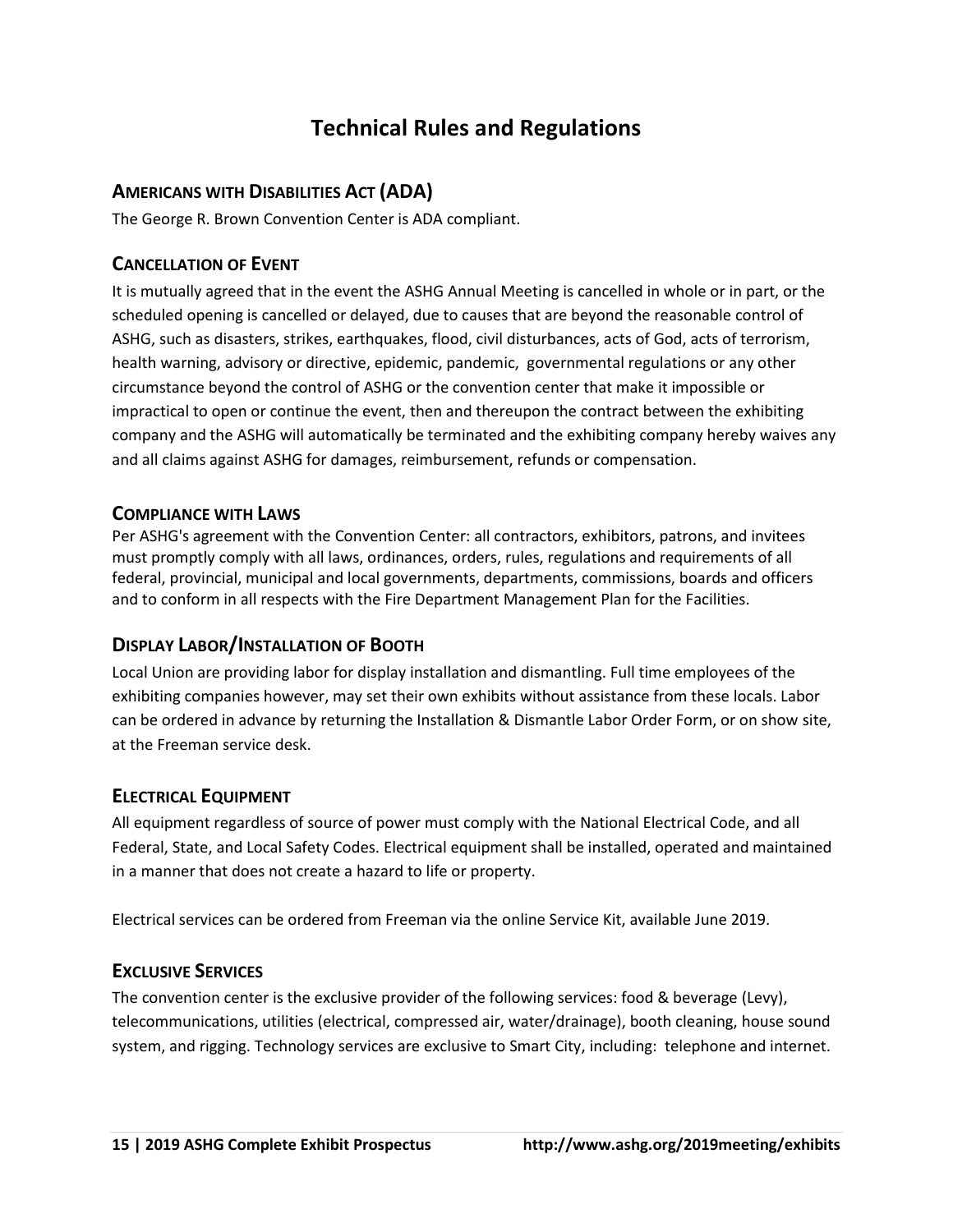# **EXITS**

Exits, entrances, air supply vents, ramps, sidewalks, hallways, stairways, elevators, escalators and aisleways must be kept clear at all times. Exit signs must be kept visible at all times. Fire extinguishers, fire protection valves and fire hose cabinets must be kept clear at all times. The convention center requires a number of freight-free aisles and egress aisles within the Exhibit Hall. They are marked clearly on the floor plan.

# **HAND-CARRY POLICY**

Exhibits or displays, equipment, stock or supplies will not be allowed to enter or leave by way of the front entrances of the Convention Center. The loading/unloading of equipment and/or freight from the main guest exterior entrance areas in front of either building is strictly prohibited.

Exhibitors may hand-carry some materials into the exhibit facility through the front doors. The use of dollies, pump trucks and other mechanical equipment is not permitted. Freeman will control access to the loading docks to provide for a safe and orderly move-in/move-out.

### **INDIVIDUALS UNDER THE AGE OF 18**

No one under the age of 18 years old is permitted in the Exhibit Hall during installation and dismantle hours, including show days when equipment might be on the show floor prior to open or after the close of official hours. Minors may be in the Exhibit Hall during official hours.

#### **INDUSTRY REGULATIONS AND GUIDELINES**

ASHG's Annual Meeting offers CME credit to its attendees who request them, and as such, must maintain appropriate delineation between commercial and educational endeavors.

It is the responsibility of exhibitors to ensure adherence to applicable guidelines and regulations such as PhRMA's Code on Interactions with Healthcare Professionals. With a few exceptions, ASHG leaves the practice of giveaways and booth content/display to each exhibitor's discretion, based on the determinations of their legal and regulatory departments. See the following links for additional information on current specialty codes:

#### **Advanced Medical Technology Association (AdvaMed)**

Code of Ethics on Interactions with Health Care Professionals <http://www.advamed.org/MemberPortal/About/code/>

#### **American Medical Association (AMA)**

Opinion 8.061 Gifts to Physicians from Industry [http://www.ama-assn.org/ama/pub/physician-resources/medical-ethics/code-medical](http://www.ama-assn.org/ama/pub/physician-resources/medical-ethics/code-medical-ethics/opinion8061.shtml)[ethics/opinion8061.shtml](http://www.ama-assn.org/ama/pub/physician-resources/medical-ethics/code-medical-ethics/opinion8061.shtml)

### **Council of Medical Specialty Societies (CMSS)**

Code for Interactions with Companies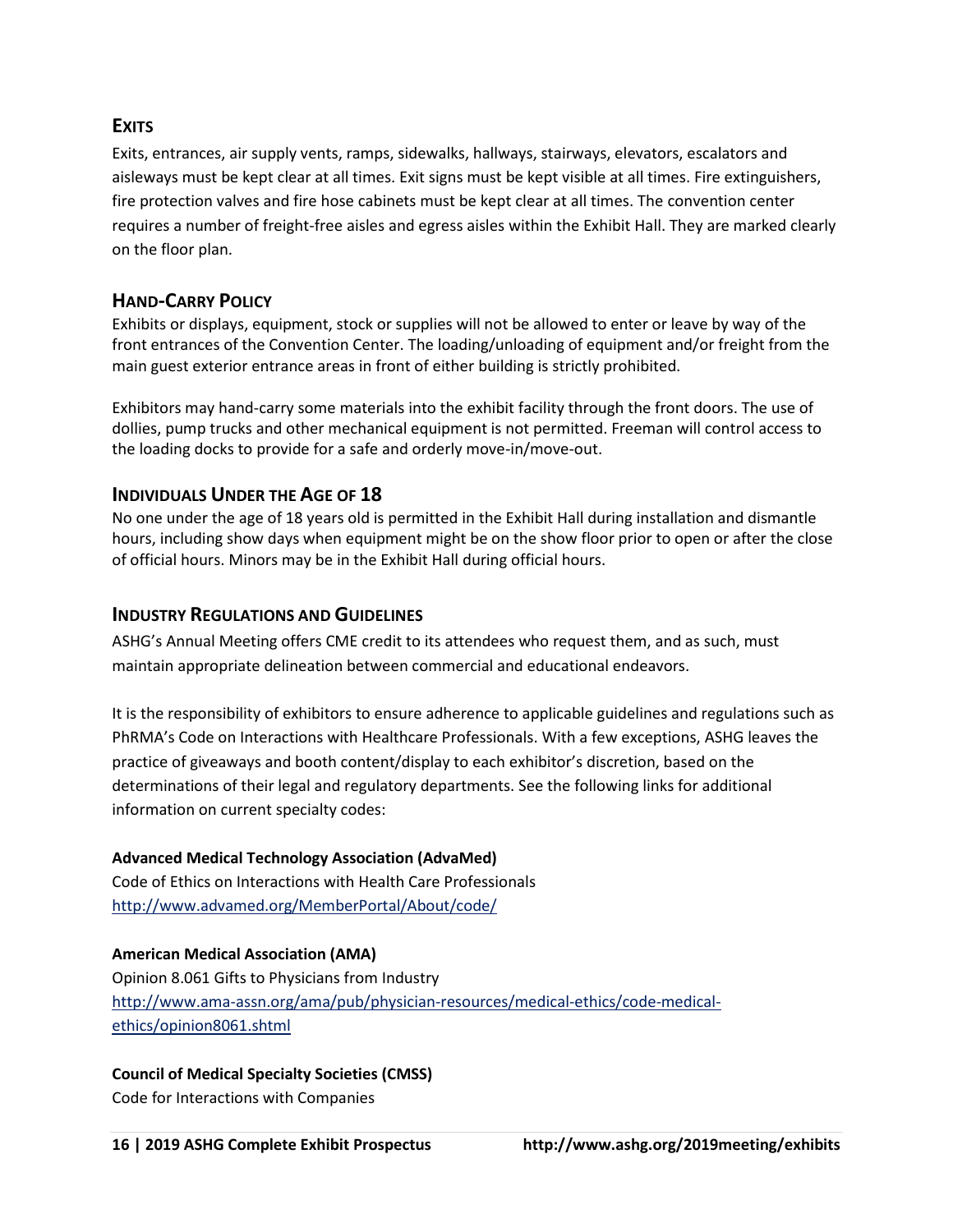# [http://www.cmss.org/uploadedFiles/Site/CMSS\\_Policies/CMSS%20Code%20for%20Interactions%20with](http://www.cmss.org/uploadedFiles/Site/CMSS_Policies/CMSS%20Code%20for%20Interactions%20with%20Companies%204-19-10.pdf) [%20Companies%204-19-10.pdf](http://www.cmss.org/uploadedFiles/Site/CMSS_Policies/CMSS%20Code%20for%20Interactions%20with%20Companies%204-19-10.pdf)

**Food and Drug Administration (FDA)** Guidance Documents for FDA-Regulated Products <http://www.fda.gov/RegulatoryInformation/Guidances/default.htm>

### **Department of Health and Human Services – Office of Inspector General (OIG)**

Compliance Program Guidance for Pharmaceutical Manufacturers <http://oig.hhs.gov/authorities/docs/03/050503FRCPGPharmac.pdf>

**Pharmaceutical Research and Manufacturers of America (PhRMA)** Code on Interactions with Healthcare Professionals <http://www.phrma.org/code-on-interactions-with-healthcare-professionals>

# **FIRE AND SAFETY REQUIREMENTS**

Exhibitors, general service contractors, and event promoters must comply with all federal, state, and local fire regulations and building codes that apply to places of public assembly (City of Houston Fire Rescue Department). All curtains, bunting, draping, etc., must be made of flame retardant materials All exhibitors and their service contractors must comply with all applicable Federal, State, and municipal laws, operating guidelines and all other rules and requirements of City of Houston Fire and Rescue departments or any other municipal authorities, including local fire and building codes that apply to public assembly facilities. It is the exhibiting company's responsibility and duty to be aware of all fire and safety requirements during your tenure as an exhibitor. All pertinent policies will be included in the Service Kit.

All display materials must be flame retardant according to Convention Center's fire codes. If smoke detectors are required for exhibit enclosures, multi-level exhibit booths, or if the fire marshal deems necessary, special fire watch coverage will be in effect and billable when the exhibit or show is closed for business.

### **FIRE FIGHTING EQUIPMENT**

Fire extinguishers shall not be removed or temporarily relocated. Anyone found responsible for moving, removing or blocking fire safety equipment is subject to a fine.

# **FLAMMABLE MATERIALS, LIQUIDS, AND COMPRESSED GAS**

No flammable materials, such as bunting, tissue paper, crepe papers, etc., will be permitted to be used for decorations and all materials used for decorative purposes must be treated with flame-proofing and be in accordance with the Operator's Fire and Safety Rules and Regulations.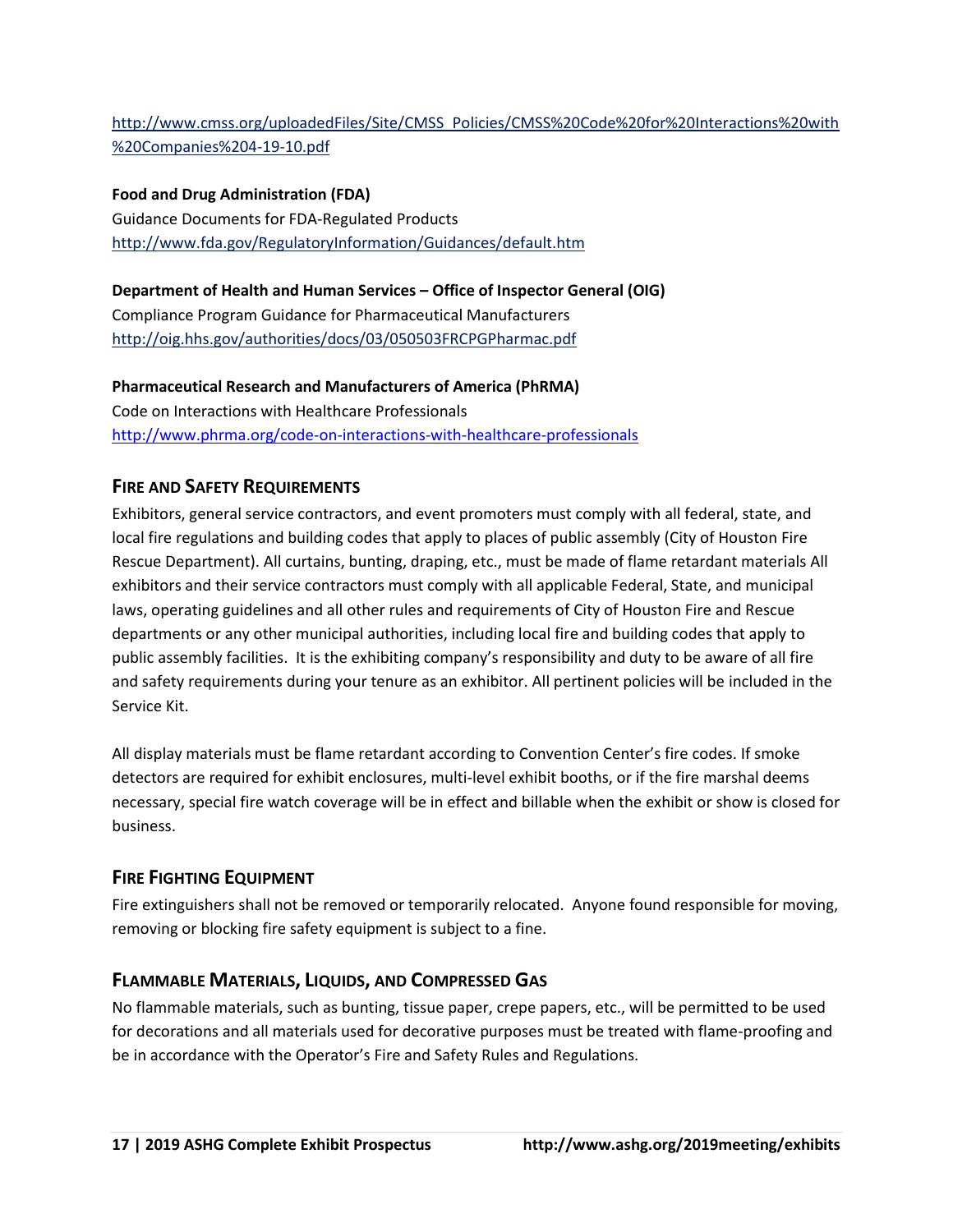The use or storage of any flammable or combustible liquids, propane or liquefied petroleum gas cylinders, dangerous chemicals or hazardous materials are strictly prohibited. All appliances fired by natural gas shall be approved by the appropriate authorities. No open flame devices, lanterns or candles are permitted. Spray paint or aerosol containers are prohibited.

Explosives, including the performance of live pyrotechnic or fireworks displays are prohibited.

# **FOOD AND BEVERAGE IN EXHIBIT BOOTHS**

Exhibitors may have food and beverage on the Exhibit Hall floor, provided that the items being distributed are appropriate for the space and do not block aisles or neighboring exhibits. All food and beverage must be approved by Exhibits Management via the Booth Promotion Form, and all food and beverage must be ordered through Levy, the exclusive caterer for the convention center. Forms can be found in the Service Kit, beginning June 2019.

Fun-size and individual candy distribution is permitted without written approval.

# **HELIUM BALLOONS**

At no time are exhibitors allowed to bring helium balloons into the facility, including mylar.

# **LIABILITY AND INSURANCE**

It is the sole responsibility of the exhibitor for any damages, claims, losses, liabilities or expenses arising from any injury to any person or property that arises out of or is in any manner connected with the exhibitor's participation in the ASHG Annual Meeting, including its indemnity obligations herein.

Exhibitor acknowledges that American Society of Human Genetics, Exhibits Management, Freeman, and the convention center do not maintain insurance covering Exhibitor's property or activities and that it is the sole responsibility of Exhibitor to obtain insurance covering all risks and perils.

Exhibitors are required to maintain general public liability insurance in an amount sufficient to cover such obligations, including show cancellation insurance. Exhibitor acknowledges and agrees that it will obtain, at its own expense, any and all licenses or permits to comply with all local, provincial, and federal laws, ordinances and regulations for any of its activities in connection with the ASHG Meeting. Execution by exhibitor of the online Exhibit Space Application is the agreement of exhibitor to protect, indemnify, defend and hold harmless the American Society of Human Genetics, Exhibits Management, Freeman, the convention center, and their respective employees and agents against all claims, losses, and damages to persons or property, governmental charges or fines, and attorneys' fees arising out of or caused by exhibitor's installation, removal, maintenance, occupancy or use of the exhibition premises or a part thereof, excluding any such liability caused by the sole negligence of the parties referred to above.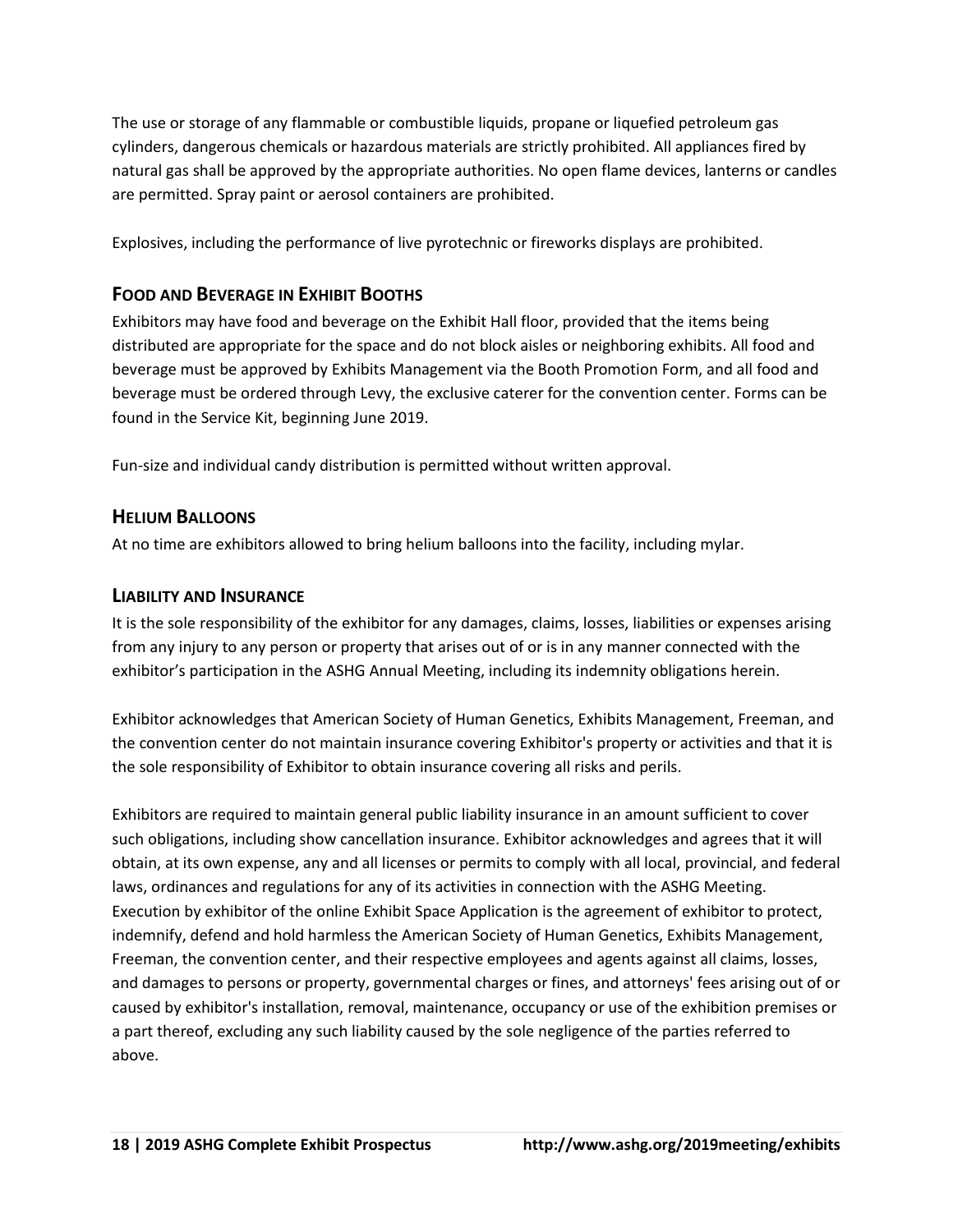In no event shall the American Society of Human Genetics be liable to exhibitor for any loss of business, business opportunities, or for any other type of direct or consequential damages alleged to be due under any claim. Exhibitors do not need to provide a copy of such liability to ASHG unless requested.

In general, exhibitors are expected to leave the convention center in the same condition in which they found it and should not make or attempt alterations of any kind without express written permission of Exhibits Management and the convention center. Exhibitor assumes entire responsibility for its property and activities while participating in the ASHG Annual Meeting.

# **LIGHTING**

Flashing lights, strobes, and other distracting elements are not permitted regardless of booth size.

# **NON-EXHIBITING COMPANIES**

Companies that are not contracted to exhibit, including their personnel, agents, and contractors, will not be permitted in the Exhibit Hall at any time. Non-exhibiting companies and their representatives will not be allowed to display or demonstrate any services or products in the Convention Center or any hotel in the ASHG housing block.

Non-exhibitors may not solicit business from scientific registrants or contracted exhibiting companies, nor will their materials be accepted for distribution on-site or in the meeting hotel blocks.

# **PHOTOGRAPHY/VIDEO POLICY**

Photographing or videotaping any exhibit booth other than one's own contracted booth is strictly prohibited. An exhibit booth and/or product(s) may be photographed or videotaped only with the expressed permission of the contracted exhibitor of that booth.

Attendees may take photos of posters if the poster author agrees. Authors who do not want their posters to be photographed will have to indicate as such on their posters, using an image file supplied by ASHG. See the ASHG meeting website for additional information.

Official photographs will be taken at the ASHG 2019 Annual Meeting. By registering for this meeting, you agree to allow ASHG to use your photo in any ASHG-related publications, including the ASHG website.

# **SECURITY**

ASHG hires security personnel to check badges of individuals entering the Exhibit Hall and to guard the Exhibit Hall during non-exhibiting hours. However, the ASHG, the convention center, Freeman, and the security company will not be liable for any losses of any materials or items taken from the Exhibit Hall or from the convention center.

Exhibitors are encouraged to take all appropriate measures to safeguard their displays and equipment.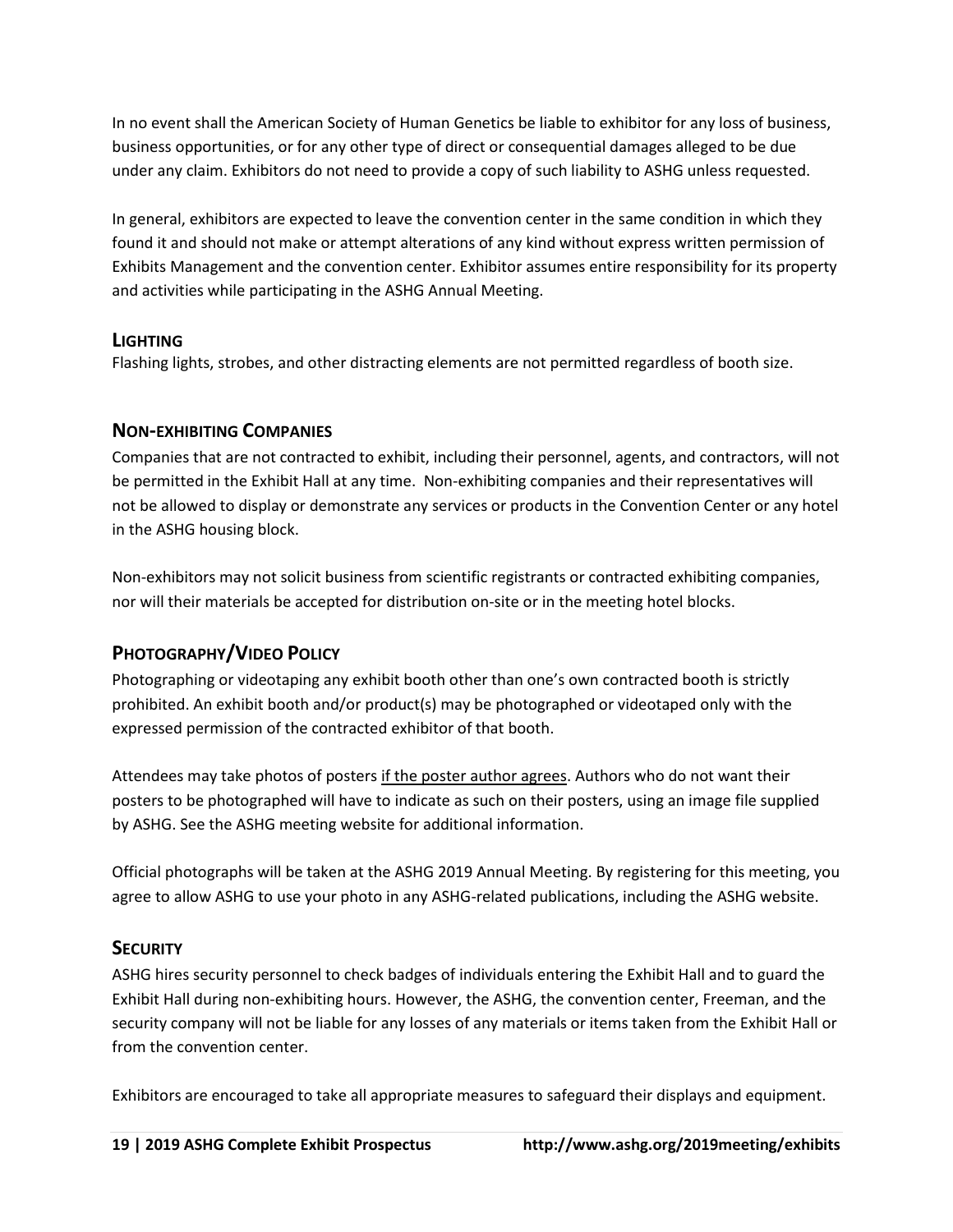Security Tips

- Have a booth representative check your freight as soon as it arrives to verify the condition of the freight and receipt of complete shipment.
- During setup, do not unwrap expensive items and giveaways and leave for lunch or extended periods of time. Secure all items if you leave the area.
- Remember you can hire additional security for your booth for exhibit hours and nonexhibit hours.
- The second highest number of thefts occurs during move-out. When the show closes, secure your valuables and label your shipping containers correctly. Shrink wrap small boxes and containers together.
- Stay with your freight until it is removed by the service contractor.

Theft is a crime of opportunity! If you have it, chances are, someone else wants it!

During the Show and Exhibitor Education Event (if applicable)

- Please secure all laptop computers, mobile phones, and any other small electronic equipment in a way that will prevent theft. Never leave these items unattended, even for a moment.
- Please report anything missing or out of the ordinary to security or show management in the Exhibit Management Office.
- Any losses from your booth space are the liability of the exhibiting company and its representatives.
- Please wear your badge at all times. Badges will be checked by the security guards.
- Please request badges for any additional representatives at the Exhibit Registration desk. No one is allowed to enter the exhibit floor without a badge. Everyone without a badge will be stopped by the guards until someone from your company can verify that they know the person in question.

# **SOUND RESTRICTIONS**

The use of open audio systems is discouraged. Requests to use an open audio system must be approved in advance of the meeting by ASHG Exhibit Management. Noise must not disturb other exhibitors. Computers and television screens using audio/visual may be placed in booth provided that screens and receivers are placed in the rear of inline booths and the center of island booths to eliminate noise and congestion in the aisles and provided the sound is held at a low level. Speakers and other sound devices must be positioned so sound is directed into the booth rather than into the aisle.

ASHG reserves the right to determine at what point sound constitutes interference with others and whether it must be discontinued.

### **SMOKING**

The convention center is a non-smoking facility. In accordance with City of Houston Ordinance No. 2006- 1054, smoking is prohibited at the Convention Center.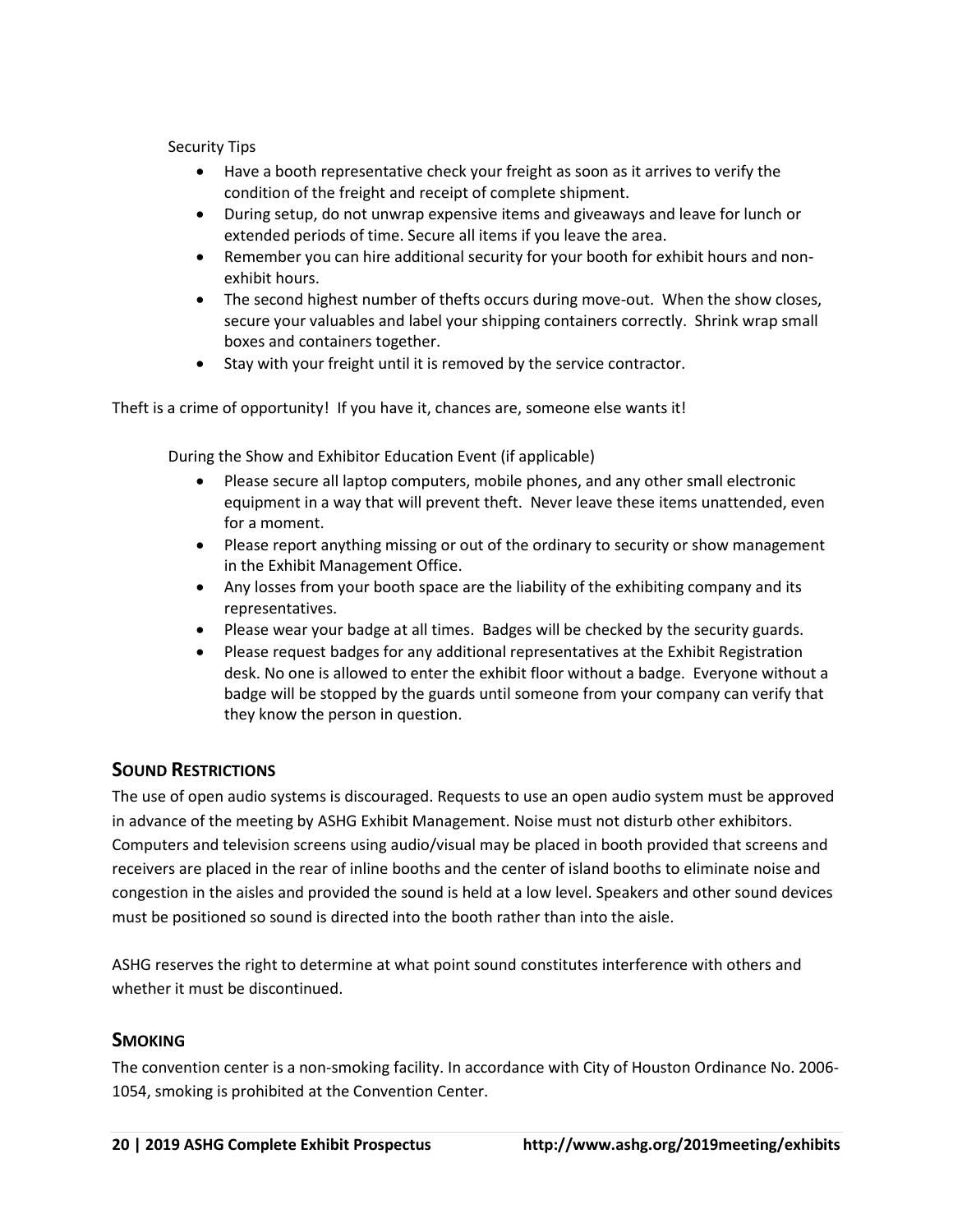# **STORAGE OF CRATES AND BOXES**

Empty crates, boxes and cartons must be removed, or ready to be removed, from the exhibit area at 5:00 pm, Tuesday, October 15, 2019. Cartons, crates and packing materials should be nested as much as possible. Do not store anything of value in crates going into storage. "Empty" stickers, which must be placed on all containers to be stored and returned at the close of the exhibit, will be available at the Freeman Exhibitor Service Desk in the Exhibit Hall. Containers or skids without "Empty" stickers will be considered refuse and disposed of. Access to storage will be available through Freeman and arrangements may be made at the Exhibitor Service Desk in advance of containers being sent into empty storage.

Crates, boxes and cartons may not be stored behind booth drapes or backgrounds. If your booth has items behind your drapes and backgrounds, an end cap drape will be ordered by ASHG Exhibits Management and charged to your account by Freeman.

# **USE OF ANIMALS**

The use of live animals, photographs, videotapes, or any other form, including visual display of surgery being performed, is not permitted in exhibit booths.

# **USE OF EXHIBITOR APPOINTED CONTRACTORS AND RESPONSIBILITY**

Exhibitors are permitted to designate exhibitor appointed contractors (EACs) for booth labor. Exhibitors must provide contractor information, including contact information on-site, by September 2019 via the EAC Appointment Form available online and in the Service Kit.

ASHG holds the exhibitor responsible for the management of their designees. To reduce the probability of infractions, designees should be knowledgeable of the policies in the Exhibit Prospectus. Agents should be aware that sanctions for violations will be assessed against the exhibiting company and the agent, including, but not limited to, loss of the exhibitor's priority points.

EACs must provide an original insurance certificate to ASHG showing required Workers Compensation coverage and liability coverage to include property damage in the amount of \$1 million, naming ASHG and Freeman as additional insured.

### **VIOLATIONS**

As a condition of participation in the ASHG exhibition, each exhibitor, its representatives, and agents hereby agrees to and abides by all rules and regulations set forth in the Exhibitor Prospectus, Exhibitor Service Kit, and all other correspondence of ASHG, its contractors/agents, and the convention center.

Violation of any of these regulations on the part of the exhibitor, his employees or agents, shall annul the right to occupy the contracted booth space and such exhibit will forfeit to ASHG management all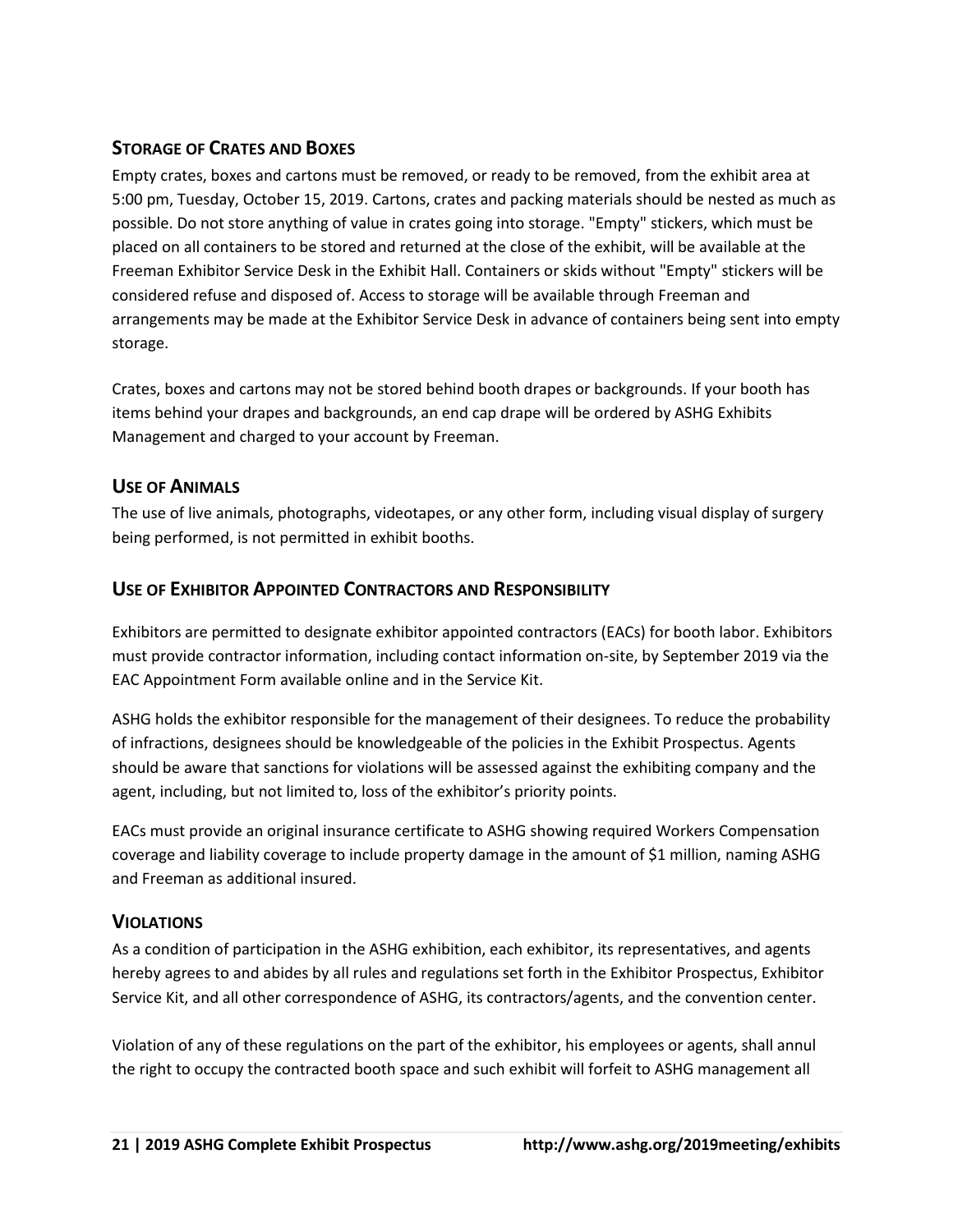monies, which may have been paid. ASHG will neither refund the booth fee(s) paid nor pay for exhibitor losses of any kind.

In the event of a violation, Management may shut down and take possession of the space occupied by the exhibitor, and may remove all persons and goods at the exhibitor's risk. The exhibitor shall pay all expenses and damages, which Management may incur in the process. ASHG reserves the right to remove any exhibit or exclude from future exhibition participation if, in ASHG's opinion, the exhibitor disregards or refuses to observe ASHG policies or instructions.

# **X-RAY EQUIPMENT**

Operation of X-ray equipment is prohibited.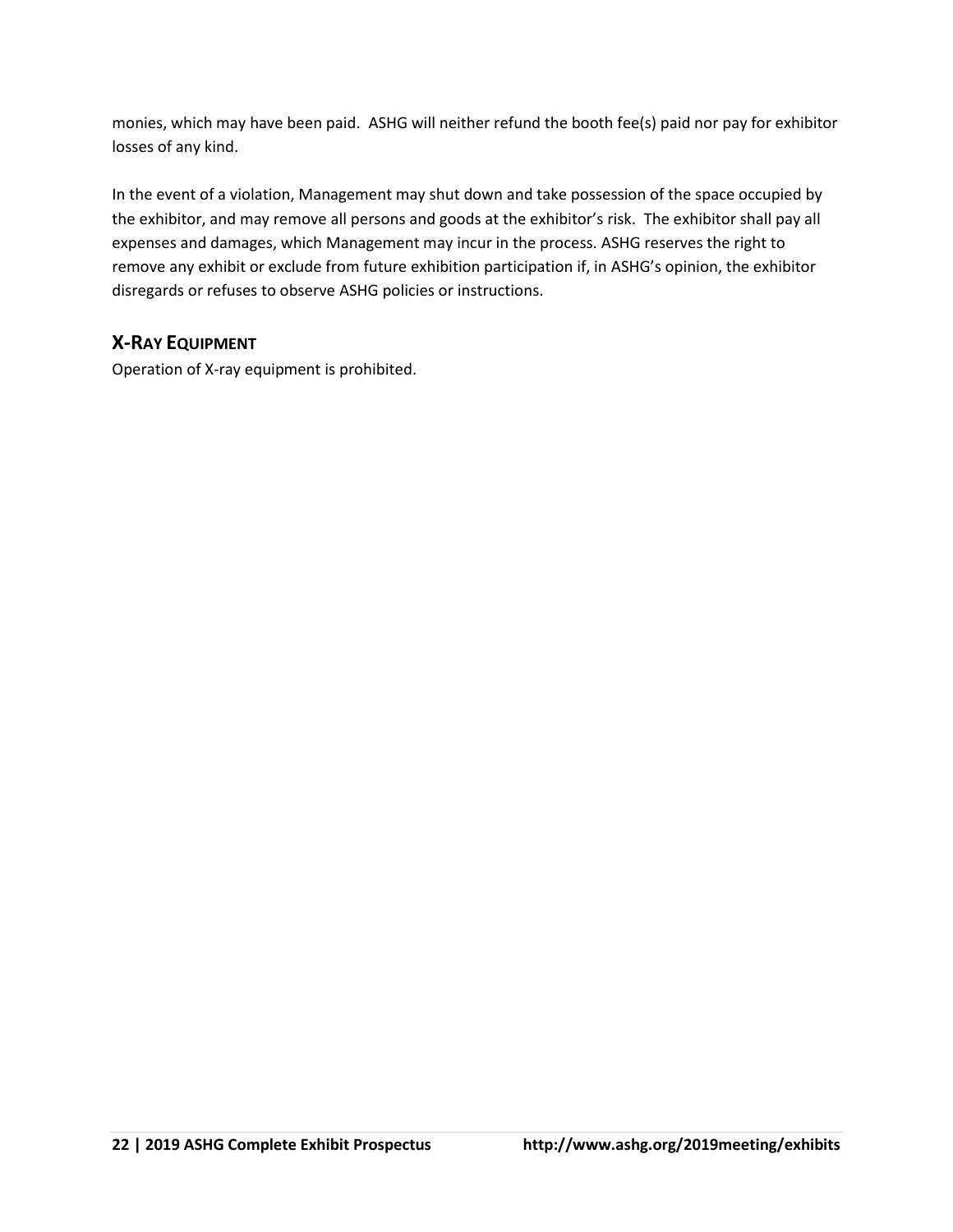# **Booth Construction Guidelines, Use of Contractors, and Labor Regulations**

*The following terms were/will be agreed to by EXHIBITOR at time of application submission.* 

Please note that in all cases without exception, **children under the age of 18 are prohibited on the event floor during move-in and move-out**. Scooters, in-line skates, bicycles, skateboards and similar items are not permitted for use inside the facility.

# **BOOTH CONSTRUCTION AND USE OF EXHIBIT SPACE**

*Island booth diagrams due September 18, 2019*

ASHG requires all the exhibits to comply with the following basic standards:

- Booths must be completely set and show ready by 5:00 pm, Tuesday, October 15;
- Exhibitors are responsible for ensuring proper flow of traffic throughout booths;
- Booths must have sufficient see-through areas (line-of-sight) to permit the unobstructed view of adjacent exhibits;
- Displays may not span an aisle by roofing, signage, or floor covering;
- Booths must be safely constructed;
- The floor of the booth must be fully covered;
- Exposed or unfinished sides, especially the ends of pop-up displays must be draped to present an attractive appearance. If this is not completed by the exhibitor, ASHG will instruct Freeman to correct the condition at the expense of the exhibitor;
- Exhibitors must provide space within the booth to accommodate spectators. If spectators interfere with normal traffic flow in the aisles or if they overflow into adjacent exhibits, *Exhibits Management has the right to discontinue the activity.*

Additional standards and guidelines apply depending on booth type, see below.

**Standard Inline (linear) Booth:** The back wall of the display is limited to 8' in height with a depth of 5' from the back wall. All display fixtures and accessories (including but not limited to book racks, instruments, and foliage) over 4' in height must be confined to that area of the exhibitor's space that is within 5' of the back line. Display material in the remaining 5' of booth space must not exceed 4' in height.

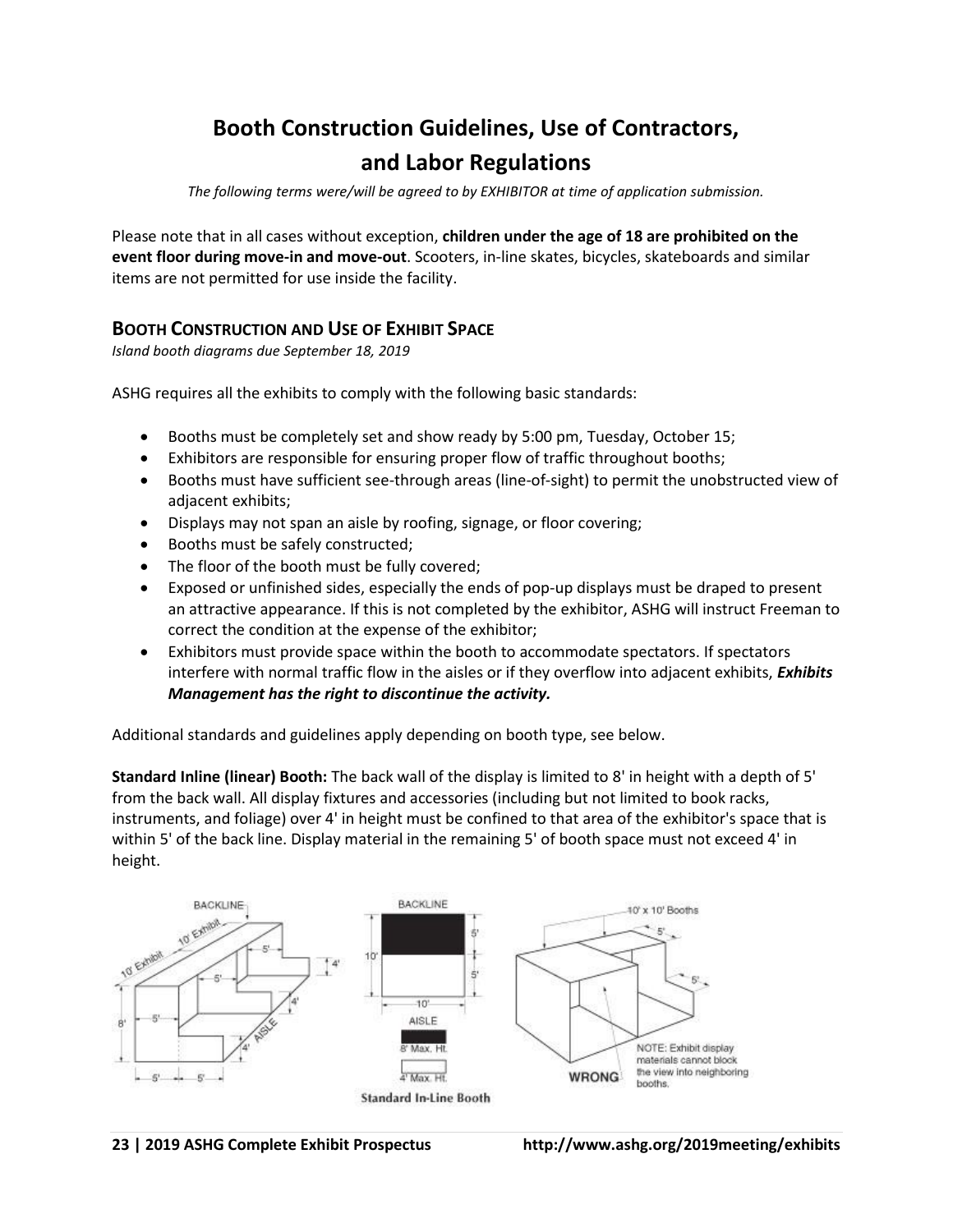**Corner (linear) Booths:** The back wall of the display is limited to 8' in height and a depth of 5'. All display fixtures and accessories (including but not limited to book racks, instruments, and foliage) over 4' in

height must be confined to that area of the exhibitor's space that is within 5' of the back line. Display material within 5' of the back wall may not exceed 8' in height. Side railing and drapes on the side open to the aisle may be removed at the request of the exhibitor with discretionary approval of ASHG Exhibits Management. Exhibits Management will determine approval based on the finished and consistent appearance of the open side.

Inline booths may not have hanging signs nor place any signage above 10' in booths.



**Multiple Standard Booths:** In an exhibit that contains more than two in-line booths (30' or more) the interior booths are permitted to contain display up to 8' in height but must be confined to that area of the exhibitor's space that is within 5' of the back line of the booth. And, the end booths of such an exhibit must conform to the 8' height limit of Standard Booth restrictions within 5' from the back line of the booth.

Inline booths may not have hanging signs nor place any signage above 10' in booths.

**Island Booths:** In island configurations (bounded on four sides by aisles) the full cubic content of the space may be used. In addition, for island configurations only:

- May extend up to, but not exceed 20' in height;
- Sufficient, or 50%, see-through or walk-through area must be provided for the first 8' in height, measured from the Exhibit Hall floor, so as not to block the view of adjacent exhibits;
- Demonstration areas may not be on or close to the aisle line of your exhibit;
- Booth space with furnishings, equipment, etc. must be large enough to accommodate all activities;
- Any activity besides regular demonstrations and display must be approved by Exhibits Management;
- The booth must accommodate everything that its giveaways generate, including giveaways, trash, or emptied boxes. During exhibit hours the aisles are for traffic only and may not be used for trash, collapsed boxes, loading or unloading, pallets of giveaways, or trash collection;
- Exhibitors must submit a detailed diagram of the booth to ASHG for approval no later than **September 18, 2019**. Booth diagram must include: heights and dimensions on all structures (including hanging signs), and clear labels for structures in booth. Dimensions must be in feet/inches.

**Island Booth Hanging Signs:** Hanging signs are permitted up to 20' for the top of the sign and cannot block ASHG signs. All signs must have approved rigging points. All hanging signs must conform to any facility limitations, which will be included in the Service Kit.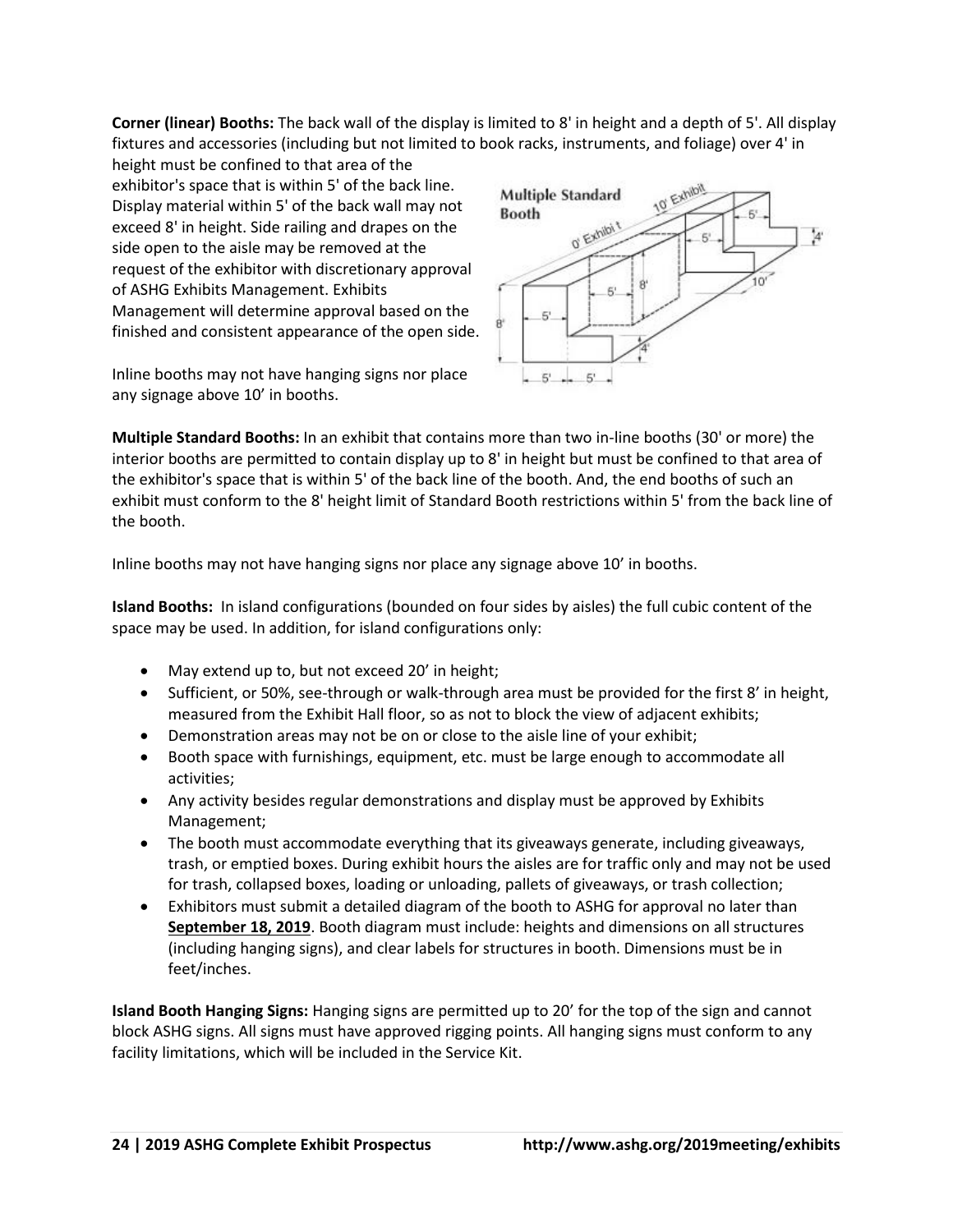All hanging signs must be installed and removed by the appropriate rigging company, designated in the Exhibitor Service Kit. Details and the Hanging Sign order form will also be found in the Exhibitor Service Kit.

# **DECORATIONS ON BOOTHS AND NEARBY STRUCTURES**

- No merchandise, materials, or signs shall be attached to, hung, or draped over fire-resistant side and rear divider of booths, or attached to table skirting facing aisles.
- Decorations and signage may not be taped, nailed or otherwise fastened to any permanent surface.
- No glitter or confetti may be used in any areas of the building.
- Adhesive backed decals/stickers (except for name tags) may not be used or distributed on the premises.

See Technical Rules and Regulations section for additional guidelines.

# **DISPLAY LABOR/INSTALLATION OF BOOTH**

**ASHG's official expo contractor, Freeman, has an agreement with the Local Union to provide labor for display and dismantling.** Full time employees of the exhibiting companies however, may set their own exhibits without assistance from these locals. Labor can be ordered in advance by returning the Installation & Dismantle Labor Order Form, or on show site, at the Freeman service desk.

# **LITERATURE IN BOOTHS**

Literature on display shall be limited to a one day supply. Reserve supplies shall be kept in closed containers and stored in a neat and compact manner. **Storage of any kind is prohibited behind the back drapes or display walls or inside display areas.** ASHG Exhibits Management will inspect all exhibits to ensure compliance, and instruct Freeman to hang drape over the unsightly area, at the exhibitor's sole expense.

# **MATERIAL HANDLING**

The Teamsters Union claims jurisdiction on the operation of all material handling equipment, all unloading and reloading, and handling of empty containers. *The use of fork trucks, pallet jacks and lift gates are permitted only by personnel of Freeman.*

# **EXPOSED OR UNFINISHED BOOTHS**

Exposed/unfinished sides of inline and corner booths must be draped. In the event the exhibitor is not present, the decorator, with the approval of ASHG will provide the necessary draping. If not, Freeman is instructed to erect the end cap at a charge of (typically) \$75 per end cap, payable by the exhibitor. See example, next page.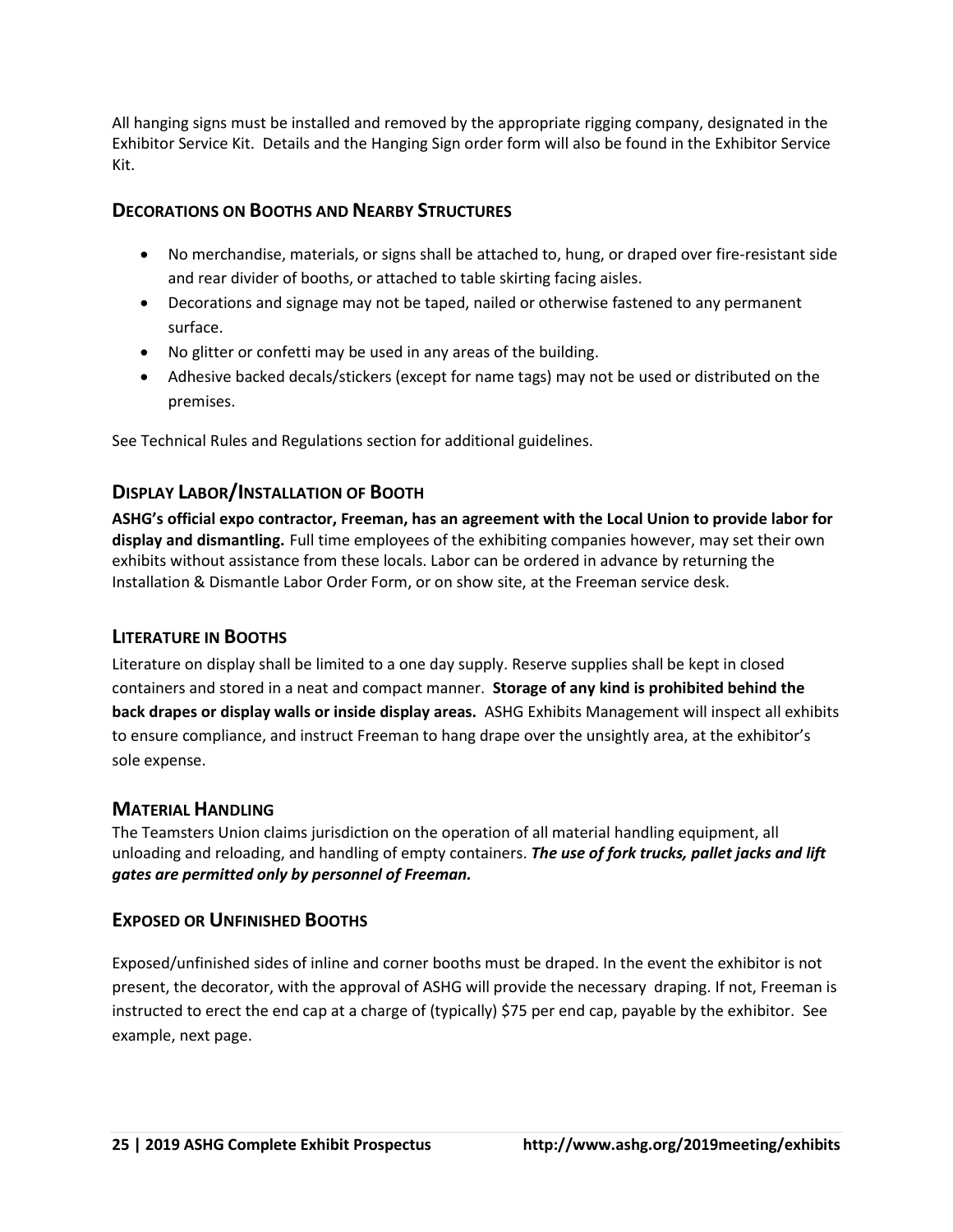Corner Booth Do - Using a vertical sign to block line of sight behind booth in back half of booth

Corner Booth Do - Clean area behind booth on left; drape on right.



End Cap Don't - boxes and storage behind booth



End Cap Don't - Luggage and trash behind booth



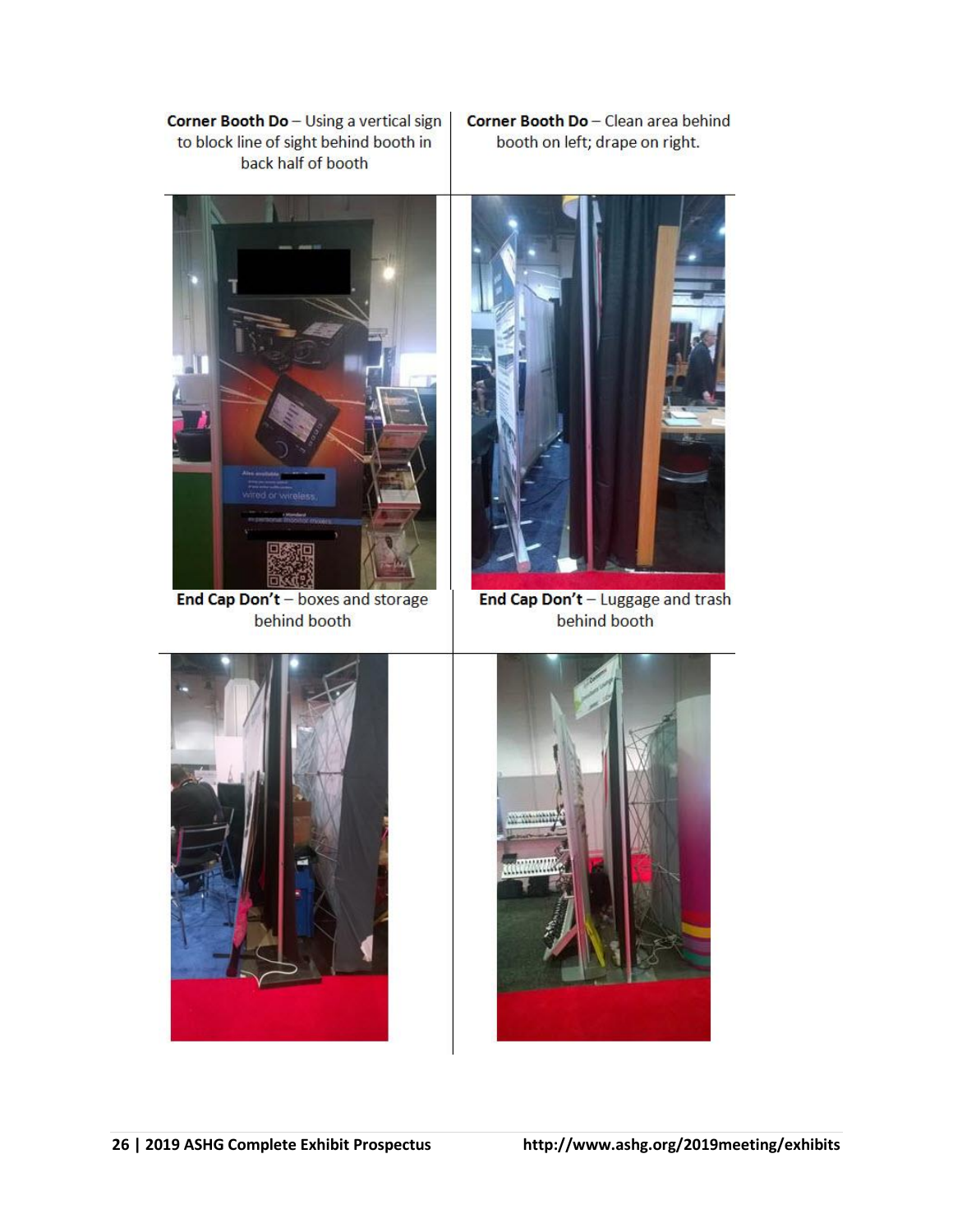# **USE OF EXHIBITOR APPOINTED CONTRACTORS AND RESPONSIBILITY**

Exhibitors are permitted to designate exhibitor appointed contractors (EACs) for booth labor. Exhibitors must provide contractor information, including contact information on-site, by September 18, 2019 via the EAC Appointment Form available online and in the Service Kit.

ASHG holds the exhibitor responsible for the management of their designees. To reduce the probability of infractions, designees should be knowledgeable of the policies in the Exhibit Prospectus. Agents should be aware that sanctions for violations will be assessed against the exhibiting company and the agent, including, but not limited to, loss of the exhibitor's priority points.

EACs must provide an original insurance certificate to ASHG showing required Workers Compensation coverage and liability coverage to include property damage in the amount of \$1 million, naming ASHG and Freeman as additional insured.

# *See complete Technical Rules and Guidelines section to ensure compliance.*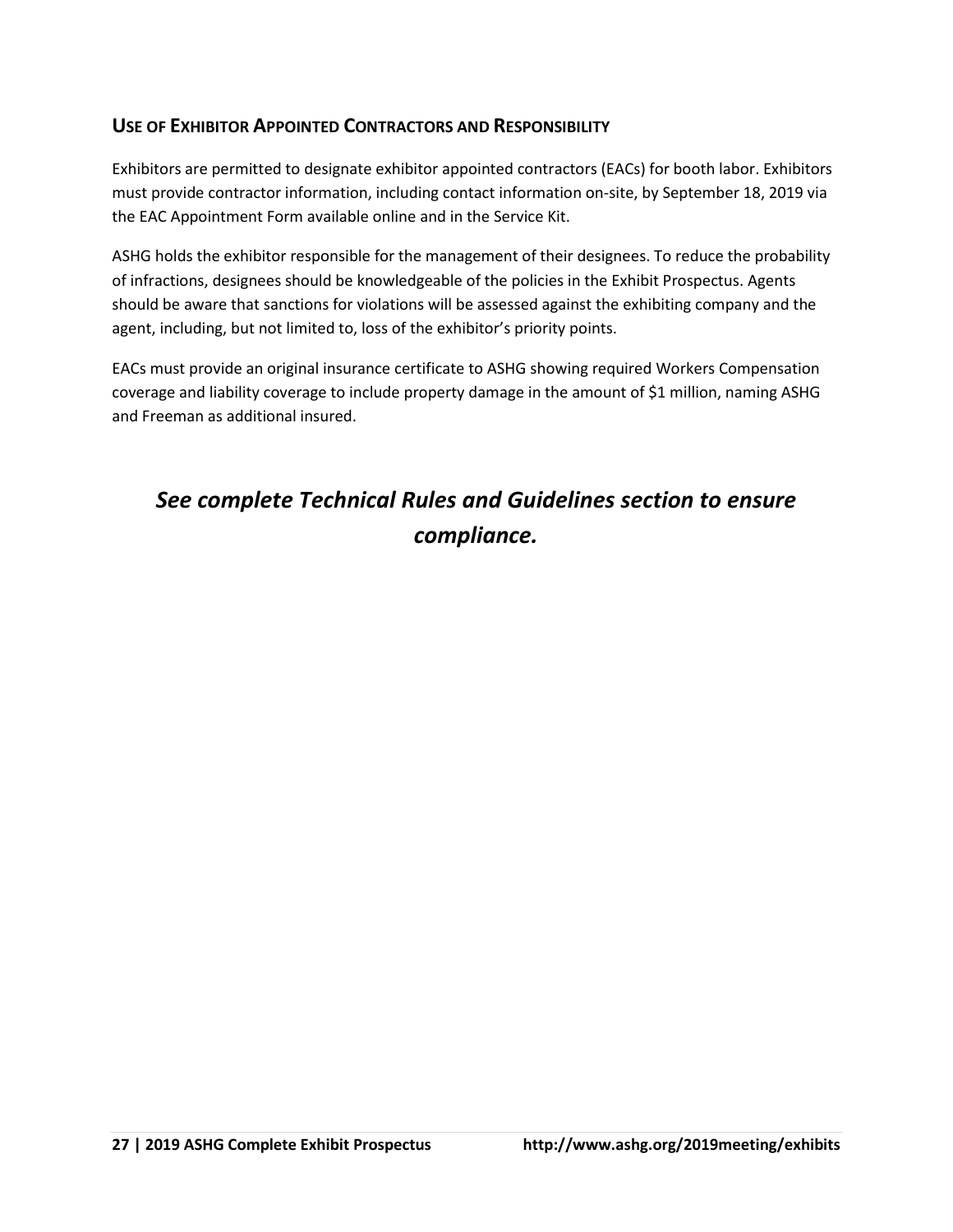# **Installation & Dismantle Guidelines, Dates, and Times**

*The following terms were/will be agreed to by EXHIBITOR at time of application submission.* 

# **INSTALLATION OF EXHIBITS**

Exhibitor installation will be Monday, October 14 1:00 pm – 5:00 pm and Tuesday, October 15, 2019 from 8:00 am until 5:00 pm. Please note the following:

- Freight shipped in advance to the Freeman warehouse will be in booths by 1:00 pm on Monday, October 14. **Direct to show site deliveries should be scheduled starting 12:00 pm Monday, October 14.**
- **All exhibit material must be unpacked and empty containers tagged by Tuesday, October 15** at 5:00 pm to permit the removal of empty crates and cartons from the exhibit area. Any exhibit not unpacked by this time will be placed in storage and can be returned only after the exhibits close on the first day of exhibits, or may be ordered set up by ASHG Exhibit Management and the cost charged to the exhibitor.
- **No refuse, such as empty cartons, may be placed in the aisles after the final cleaning in the exhibit area**. Exhibitors are urged not to litter the floor in the booths or aisles after the cleaning since there will be no vacuuming of booths or aisles on opening morning. See above sections, "Storage of Crates and Boxes" and "Literature" for instructions and guidelines.
- **Floor Covering and Furnishings**: The Convention Center is NOT carpeted. Exhibitors must have floor covering in their booth. The floor covering must cover the entire net square footage of the contracted exhibit space. Additionally, no furniture is included with the booth rental (except for non-profit/advocacy booths). Exhibitors may use their own floor coverings/furnishings or order them from Freeman. Order forms will be included in the Exhibitor Service Kit which will be available online in June 2019. Place your orders early to take advantage of the discounted pricing.
- **Unfinished Exhibits – Including Sides and Behind Booths**: Exposed or unfinished sides and/or exhibit backgrounds must be draped to present an attractive appearance. The exhibits will be inspected during set-up, and the general contractor, at the direction of show management, will provide draping with official colors deemed necessary and submit the charges to the exhibitor.
- **One-time booth space cleaning is provided immediately following installation and is included in the cost of the booth for October 15, 2019.** Booth cleaning for the remainder of the show should be ordered in advance. A form will be available in the Exhibitor Service Kit.

#### **Work Late Passes**

Special after hours-work permits are available on-site at the Exhibitor Registration Desk. Requests for after-hours work permits can be made during regular exhibit installation hours before the hall closes at 5:00 pm. Security guards cannot authorize after-hours permits or late work in the exhibit area.